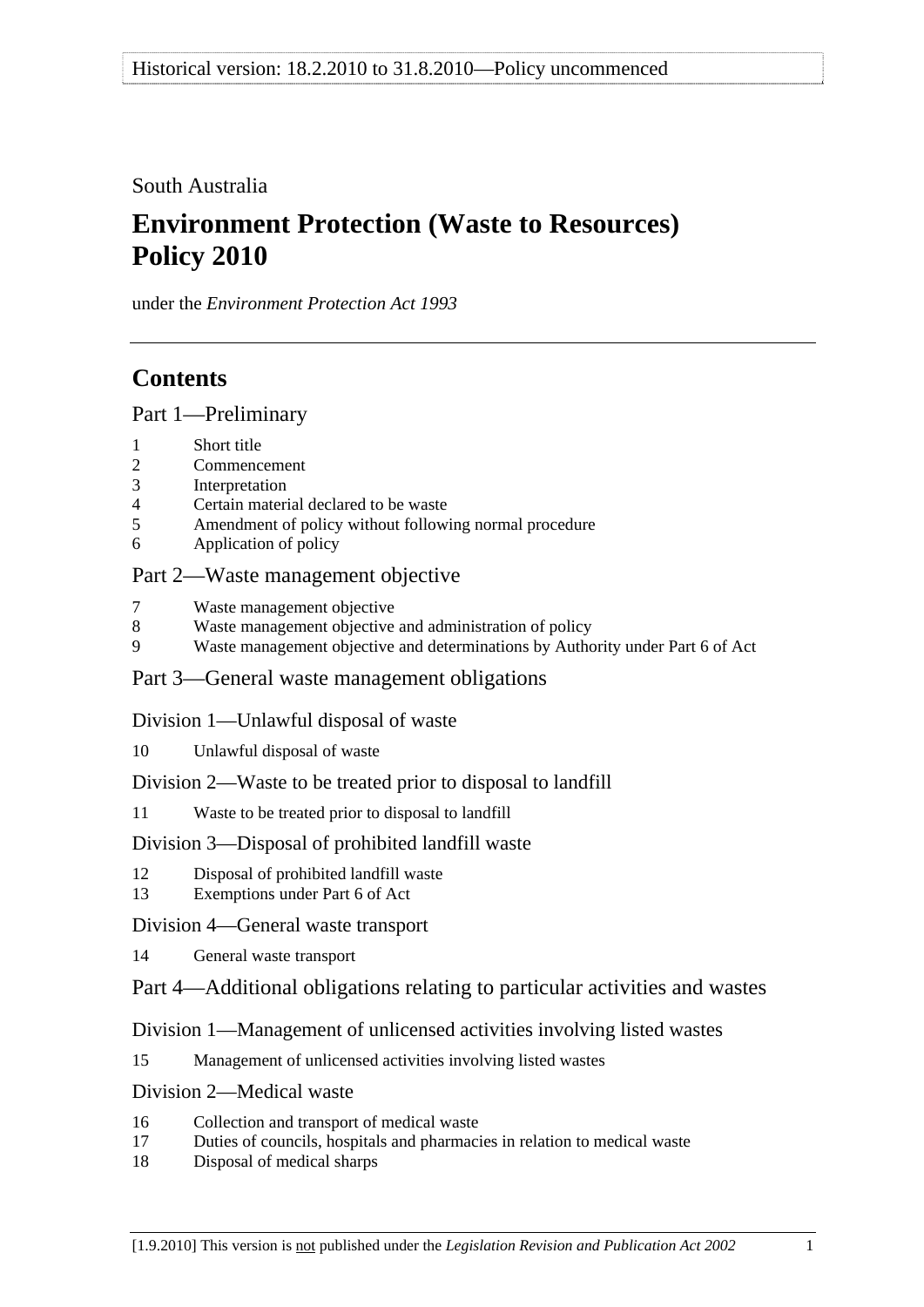<span id="page-1-0"></span>[Division 3—Management of other particular wastes](#page-14-0)

- [19 Matters to be taken into account by Authority under Part 6 of Act in relation to HCBs,](#page-14-0)  [OCPs and PCBs](#page-14-0)
- [Part 5—Waste management codes of practice and general environmental duty](#page-15-0)
- [20 Waste management codes of practice and general environmental duty](#page-15-0)

#### [Part 6—Design, construction and operational standards for depots](#page-16-0)

- [21 Matters to be taken into account by Authority in relation to landfill depots](#page-16-0)
- 22 Matters to be taken into account by Authority in relation to material recovery facilities and [beverage container collection depots and super collectors](#page-16-0)
- [23 Matters to be taken into account by Authority in relation to transfer stations](#page-16-0)
- [Schedule 1—Waste to which policy does not apply](#page-17-0)
- Schedule 2—Specified areas for clause 11
- Schedule 3—Waste excluded from application of clause 11

Schedule 4—Prohibited landfill waste

Schedule 5—Waste management codes of practice and general environmental duty

Schedule 6—Revocation of *Environment Protection (Waste Management) Policy 1994*

Legislative history

## **Part 1—Preliminary**

#### **1—Short title**

This policy may be cited as the *Environment Protection (Waste to Resources) Policy 2010*.

#### **2—Commencement**

This policy will come into operation on a day to be fixed by the Governor by notice in the Gazette.

#### **3—Interpretation**

(1) In this policy, unless the contrary intention appears—

*Act* means the *Environment Protection Act 1993*;

*ANZECC* means the Australian and New Zealand Environment and Conservation Council;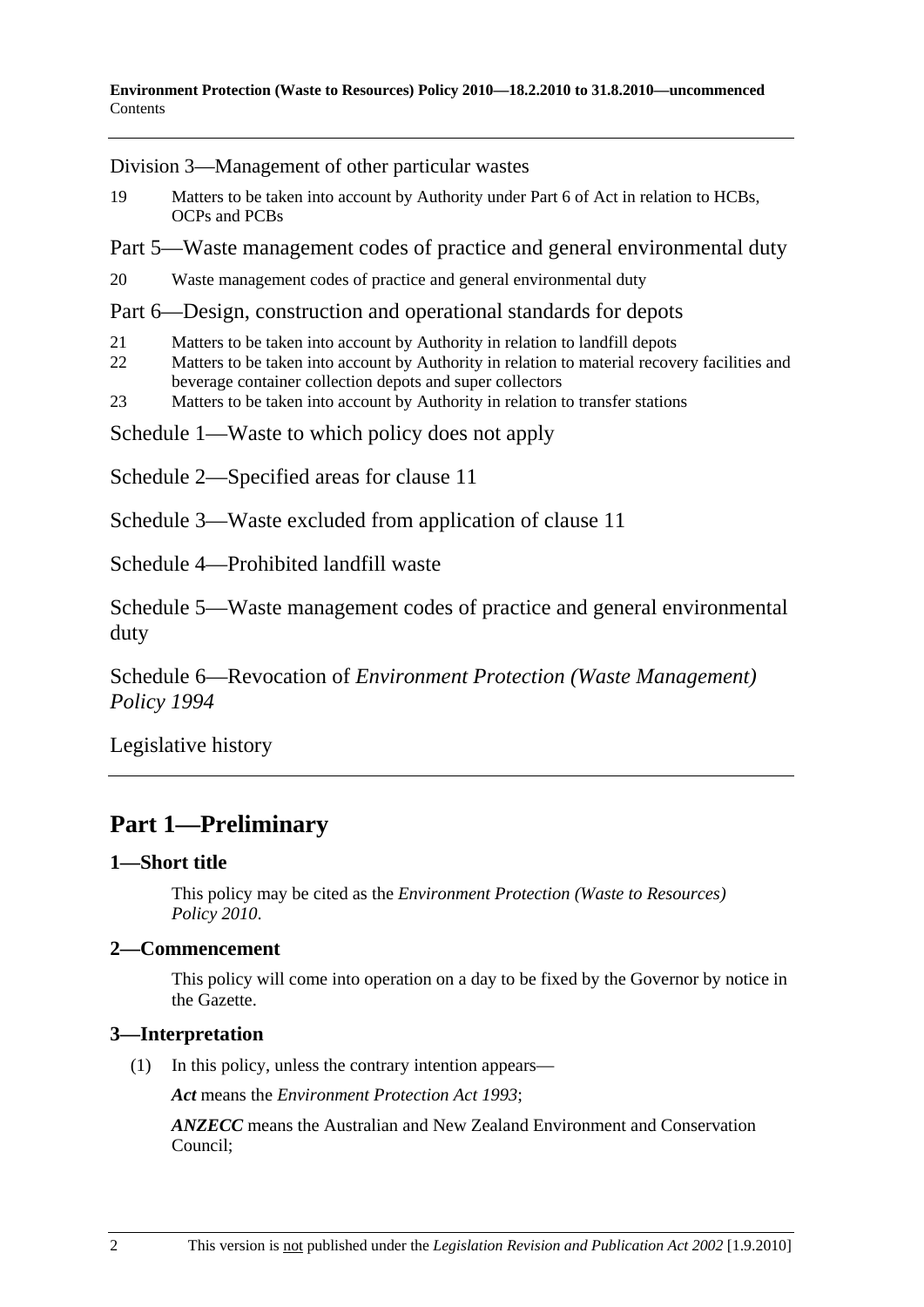*appropriate licensed material recovery facility or composting depot* in relation to waste, means a material recovery facility or composting depot licensed for the reception, storage or treatment of waste of that kind;

*appropriate licensed or approved depot* in relation to waste, means—

- (a) a depot licensed for the reception, storage, treatment or disposal of waste of that kind; or
- (b) a depot that the Authority has determined may be conducted for the reception, storage, treatment or disposal of waste of that kind without the requirement for an environmental authorisation under Part 6 of the Act;

*composting depot* means a depot for the treatment of organic waste for the production of compost, and includes a composting works as described in clause 6(3) of Schedule 1 Part A of the Act;

*depot* means a landfill depot, material recovery facility, transfer station or composting depot;

*dispose* of waste includes deposit the waste and cause or allow the waste to be disposed of or deposited;

*domestic waste* means waste produced in the course of a domestic activity;

*hazardous waste* means listed waste having a characteristic described in schedule A list 2 of the *National Environment Protection (Movement of controlled waste between States and Territories) Measure*, as amended from time to time;

*HCBs* means Hexachlorobenzenes;

*landfill depot* means a depot for the controlled disposal of waste to land;

*licence condition* means a condition of a licence under Part 6 of the Act;

*licensed* means subject to a licence under Part 6 of the Act;

*liquid waste* means waste classified as liquid waste in accordance with the assessment process set out in the guideline *Liquid waste classification test*, re-issued by the Authority in September 2003;

*listed waste* means waste of a kind specified in Schedule 1 Part B of the Act;

*material recovery facility* means a depot for the treatment of waste for resource recovery, other than a composting depot;

*medical sharp* means an object or device that has been discarded in the course of medical, dental or veterinary practice or research and has a sharp point, protuberance or cutting edge that is capable of causing a penetrating injury to humans, and includes (but is not limited to) needles, hypodermic needles, syringes with needles or any other surgical instruments;

*medical waste* means waste consisting of—

- (a) medical sharps; or
- (b) human tissue, bone, organ, body part or foetus; or
- (c) a vessel, bag or tube containing a liquid body substance; or
- (d) an animal carcass discarded in the course of veterinary research or medical practice or research; or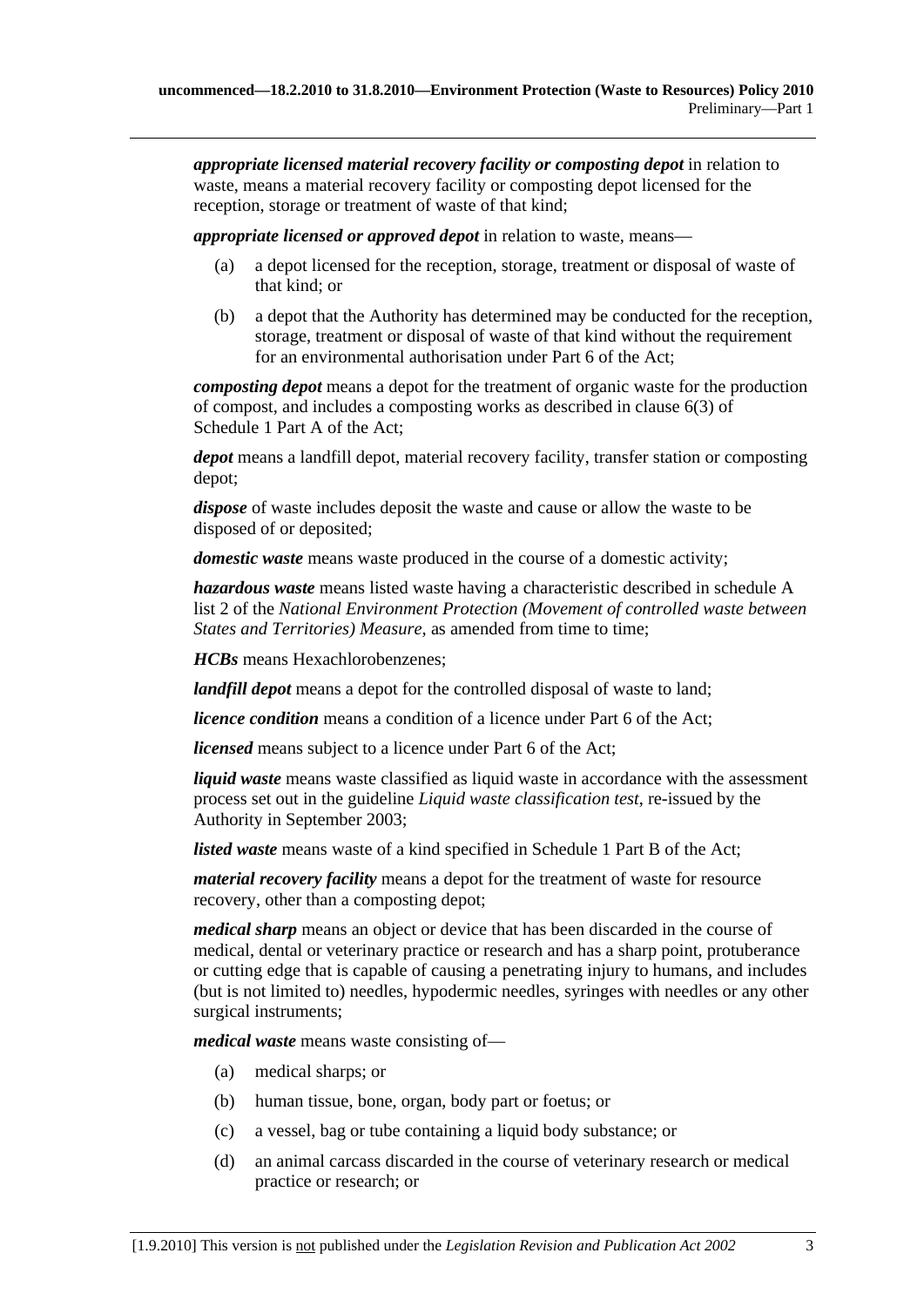- (e) a specimen or culture discarded in the course of medical, dental or veterinary practice or research and any material that has come into contact with such a specimen or culture; or
- (f) any other article or matter that is discarded in the course of medical, dental or veterinary practice or research and that poses a significant risk to the health of a person who comes into contact with it;

*Metropolitan Adelaide* has the same meaning as in the *Development Act 1993*;

*metropolitan council* means a council whose area is wholly or partly within Metropolitan Adelaide;

*OCPs* means Organochlorine pesticides;

*oil* means—

- (a) petroleum based oils including lubricant base oils, prepared lubricant additives containing carrier oils, lubricants for engines, gear sets, pumps and bearings, greases, hydraulic fluids, brake fluids, transmission oils, and transformer and heat transfer oils; or
- (b) synthetic equivalents of the substances referred to in paragraph (a); or
- (c) cooking oil other than cooking oil used in the course of a domestic activity;

*operator* of a depot that is licensed means the holder of the licence in respect of the depot;

*packaging* includes containers and wrapping;

*PCBs* means Polychlorinated Biphenyls;

*prescribed activity* means—

- (a) medical practice other than—
	- (i) the practice of pathology; or
	- (ii) medical practice at a hospital; or
- (b) dental practice other than at a hospital; or
- (c) nursing practice other than at a hospital; or
- (d) operating a nursing home; or
- (e) veterinary practice; or
- (f) operating a hospital with a capacity of less than 40 beds; or
- (g) operating an immunisation clinic;

*prescribed container* means a container—

- (a) that is impervious to moisture and leak-proof or, in the case of containers storing only discarded medical sharps or any other sharp article, leak resistant; and
- (b) that will not rip, tear or burst under normal conditions of handling; and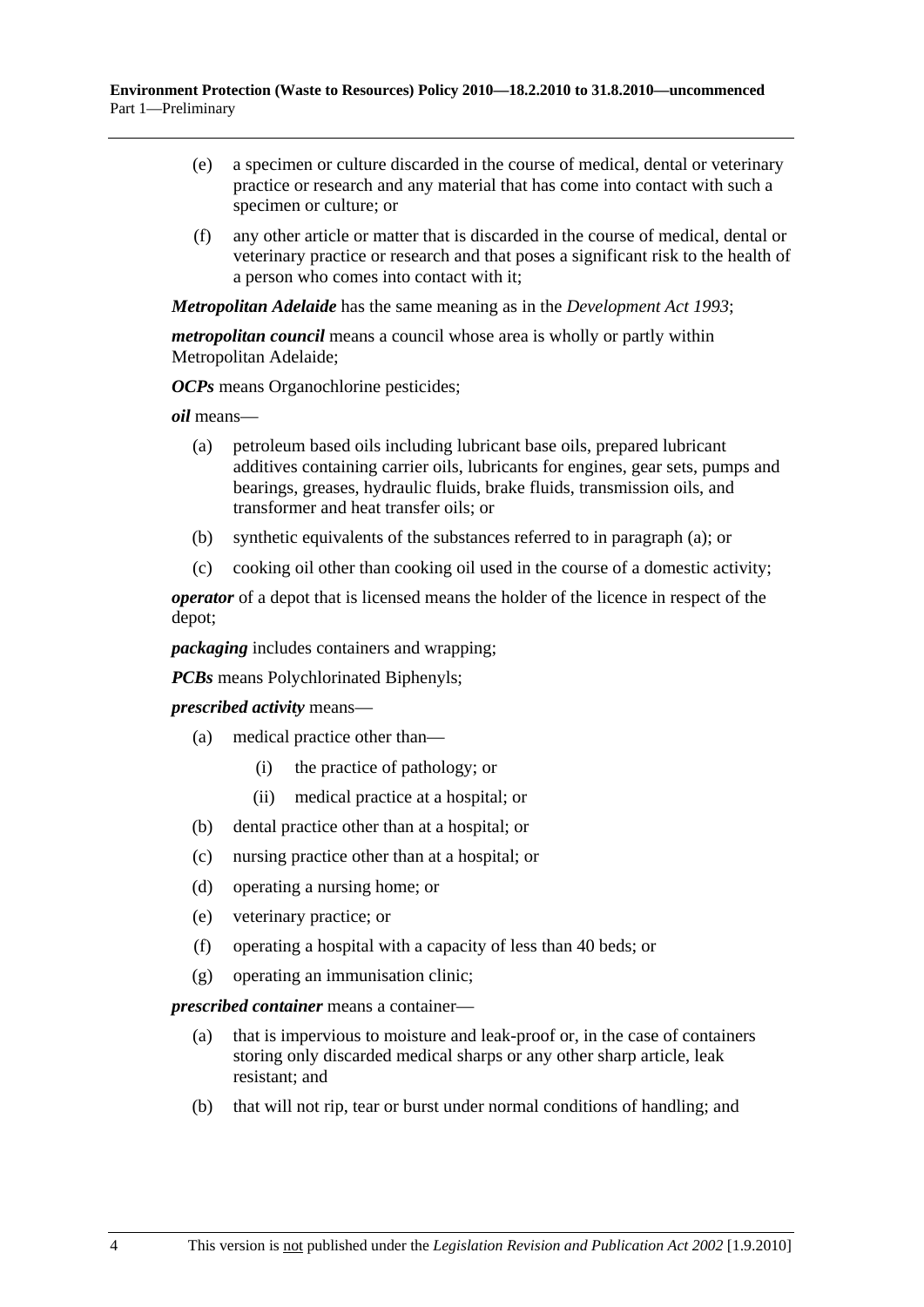- (c) on which is displayed a label that complies with the labelling requirements of the *Industry Code of Practice for the Management of Clinical and Related Wastes 2007*, 5th edition, prepared by the Australian and New Zealand Clinical Waste Management Industry Group, as amended from time to time; and
- (d) that, in the case of a container for waste consisting of medical sharps, complies with the requirements of AS 4031-1992 *Non-reusable containers for the collection of sharp medical items used in health care areas*, as amended from time to time, AS 4261:1994 *Reusable containers for the collection of sharp items used in human and animal applications*, as amended from time to time, AS 4939-2001 *Non-reusable personal use containers for the collection and disposal of hypodermic needles and syringes*, as amended from time to time, or British Standard 7320:1990 *Specification for sharps containers*, as amended from time to time, as the case requires;

*prohibited landfill waste* for an area means waste of a kind declared in Schedule 4 to be prohibited landfill waste for that area;

*resource recovery* in relation to waste, means—

- (a) reusing the waste; or
- (b) recycling the waste; or
- (c) recovering energy or other resources from the waste;

*sinkhole* means a surface depression caused by a collapse of soil or overlying formation above fractured or cavernous bedrock;

*transfer station* means a depot for the reception and aggregation of waste streams prior to their transport to some other depot or place for further sorting, resource recovery or disposal;

*waste management* includes resource recovery operations;

*waste management hierarchy* has the same meaning as in the *Zero Waste SA Act 2004*;

*waste management objective*—see clause 7;

*waste transporter* means a person who collects or transports waste for fee or reward;

*wastewater* has the same meaning as in the *Environment Protection (Water Quality) Policy 2003*.

- (2) For the purposes of this policy, a reference to the *treatment* of waste is a reference to the treatment of waste in some way—
	- (a) to recover material from the waste that may be reused or recycled; or
	- (b) to recover energy or other resources from the waste; or
	- (c) to prepare the waste for further treatment to recover material from the waste that may be reused or recycled or to recover energy or other resources from the waste,

and includes, but is not limited to, sorting, shredding, crushing, compacting or packaging the waste.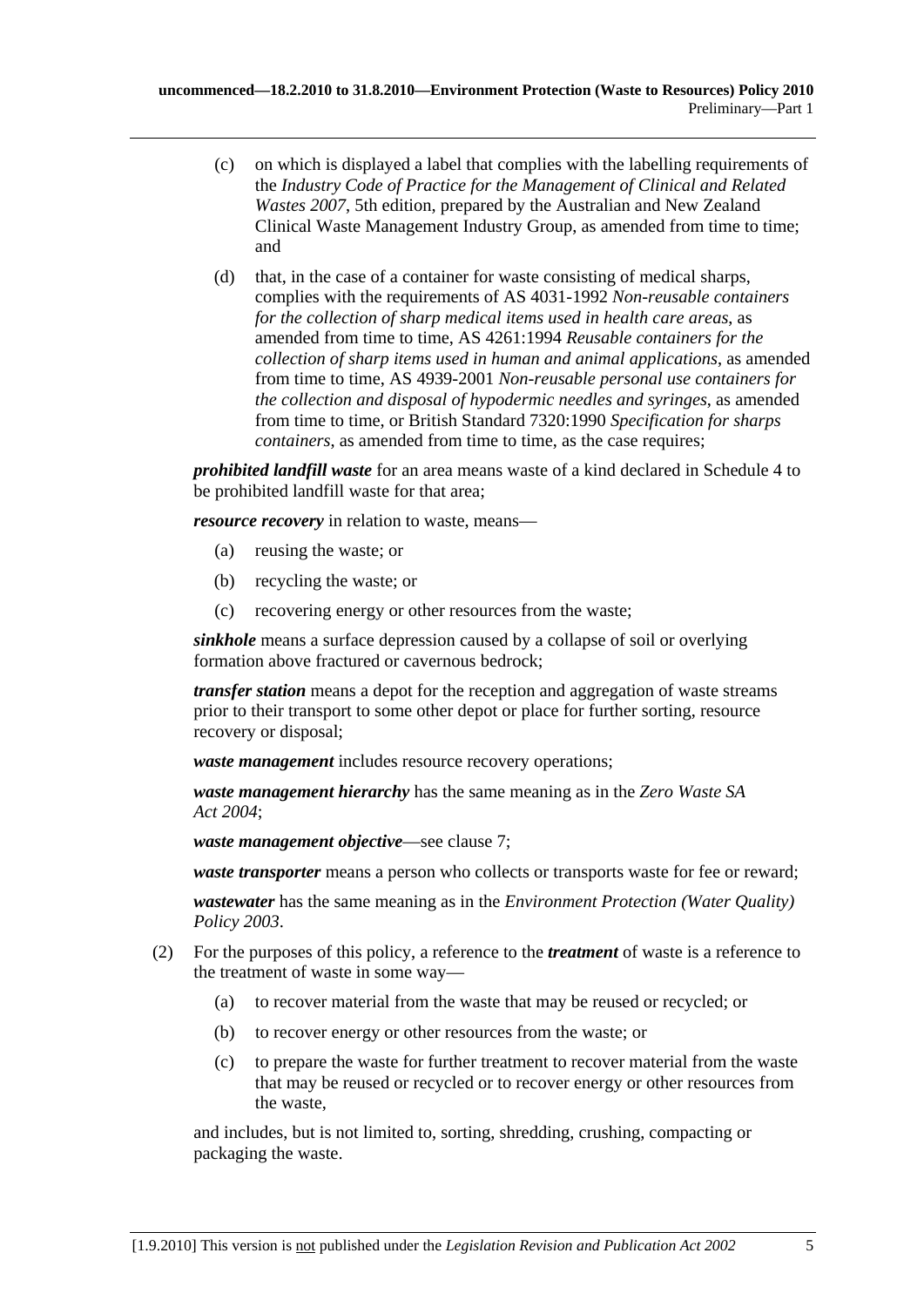- <span id="page-5-0"></span> (3) For the purposes of this policy, unless the contrary intention appears, a reference to waste of a particular kind includes a reference to waste that contains waste of that kind to a significant extent.
- (4) For the avoidance of doubt (but unless the contrary intention appears), a reference in this policy to the disposal of waste includes a reference to the stockpiling of waste.
- (5) In this policy, the expression *mandatory provision* followed by a statement as to the category of an offence signifies that contravention of the provision at whose foot the expression appears will be an offence of the stated category for the purposes of Part 5 of the Act.

**Note—** 

Unless the contrary intention appears, terms used in this policy that are defined in the Act have the respective meanings assigned to those terms by the Act.

#### **4—Certain material declared to be waste**

For the purposes of the definition of *waste* in section 3(1) of the Act, waste or material resulting from the treatment of waste continues to be waste except insofar as—

- (a) it constitutes a product that meets specifications or standards published from time to time or approved in writing by the Authority; or
- (b) if no specification or standard published or approved in writing by the Authority applies to such waste or treatment of waste—it constitutes a product that is ready and intended for imminent use without the need for further treatment to prevent any environmental harm that might result from such use.

#### **5—Amendment of policy without following normal procedure**

- (1) The following provisions of this policy may be amended by the Minister by notice in the Gazette under section  $32(1)(c)$  of the Act:
	- (a) clause  $3(1)$ :
	- (b) clause 10(1);
	- (c) clause  $11(2)$ ;
	- (d) clause  $15(2)$ ;
	- (e) clause 18(3);
	- (f) Part 4 Division 3;
	- $(\sigma)$  Part 6:
	- (h) Schedule 1;
	- (i) Schedule 2;
	- (j) Schedule 3;
	- (k) Schedule 4;
	- (l) Schedule 5.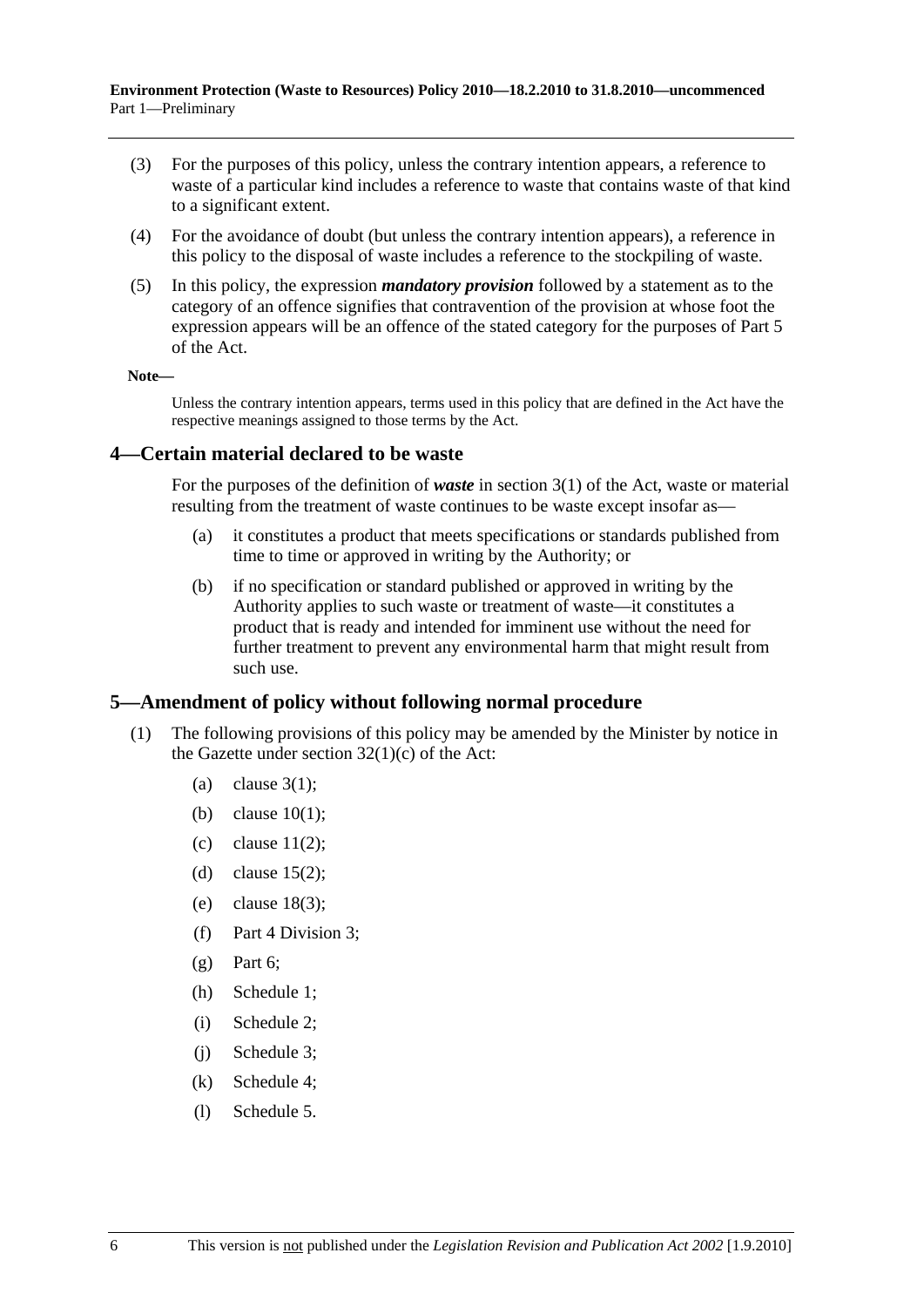- <span id="page-6-0"></span> (2) The following kinds of changes may be made to a provision by amendment under subclause (1):
	- (a) in the case of clause  $3(1)$ —a change that is consequential on a change to some other provision;
	- (b) in the case of clause 10(1) and clause 15(2)—the addition of a further exception;
	- (c) in the case of clause  $11(2)$  and clause  $18(3)$ —the substitution of a later date;
	- (d) in the case of any provision, but subject to paragraphs (b) and (c)—the revocation or substitution of the provision wholly or in part, the variation of the text of the provision or the insertion of material into the provision.
- (3) The Authority must not make a recommendation to the Minister for amendment of any of the provisions referred to in subclause (1) unless—
	- (a) the proposal for the amendment has been reduced to writing, clearly setting out the purpose and the likely economic, business, social and environmental impacts of and reasons for the proposed amendment; and
	- (b) there has been consultation with relevant government agencies and relevant organisations, prescribed bodies and industries and the community likely to be affected by the proposed amendment; and
	- (c) the views expressed by those consulted have been considered by the Authority and communicated to the Minister.
- (4) The Authority must not make a recommendation to the Minister for amendment of Schedule 4 to declare a kind of waste to be prohibited landfill waste for an area unless, before doing so, the Authority has considered the waste management objective and each of the following to the extent they are relevant:
	- (a) whether the disposal of waste of that kind to landfill in that area (or anywhere) presents an unacceptable risk to the health and safety of any person or the environment;
	- (b) whether processes, technologies or systems exist that enable resource recovery in relation to waste of that kind;
	- (c) whether there are existing or developing markets to enable resource recovery in relation to waste of that kind;
	- (d) whether it is reasonable or practicable, having regard to the location and availability of depots, processes, technologies or systems, to implement resource recovery in relation to waste of that kind produced in that area;
	- (e) whether it is reasonable and practicable for new processes, technologies or systems to be put in place to enable resource recovery in relation to waste of that kind produced in that area;
	- (f) whether there are programs in place in the State or elsewhere in Australia that reduce the need for the disposal of waste of that kind to landfill.

## **6—Application of policy**

Subject to section 7 of the Act, this policy applies to all waste within the meaning of the Act other than waste of a kind specified in Schedule 1.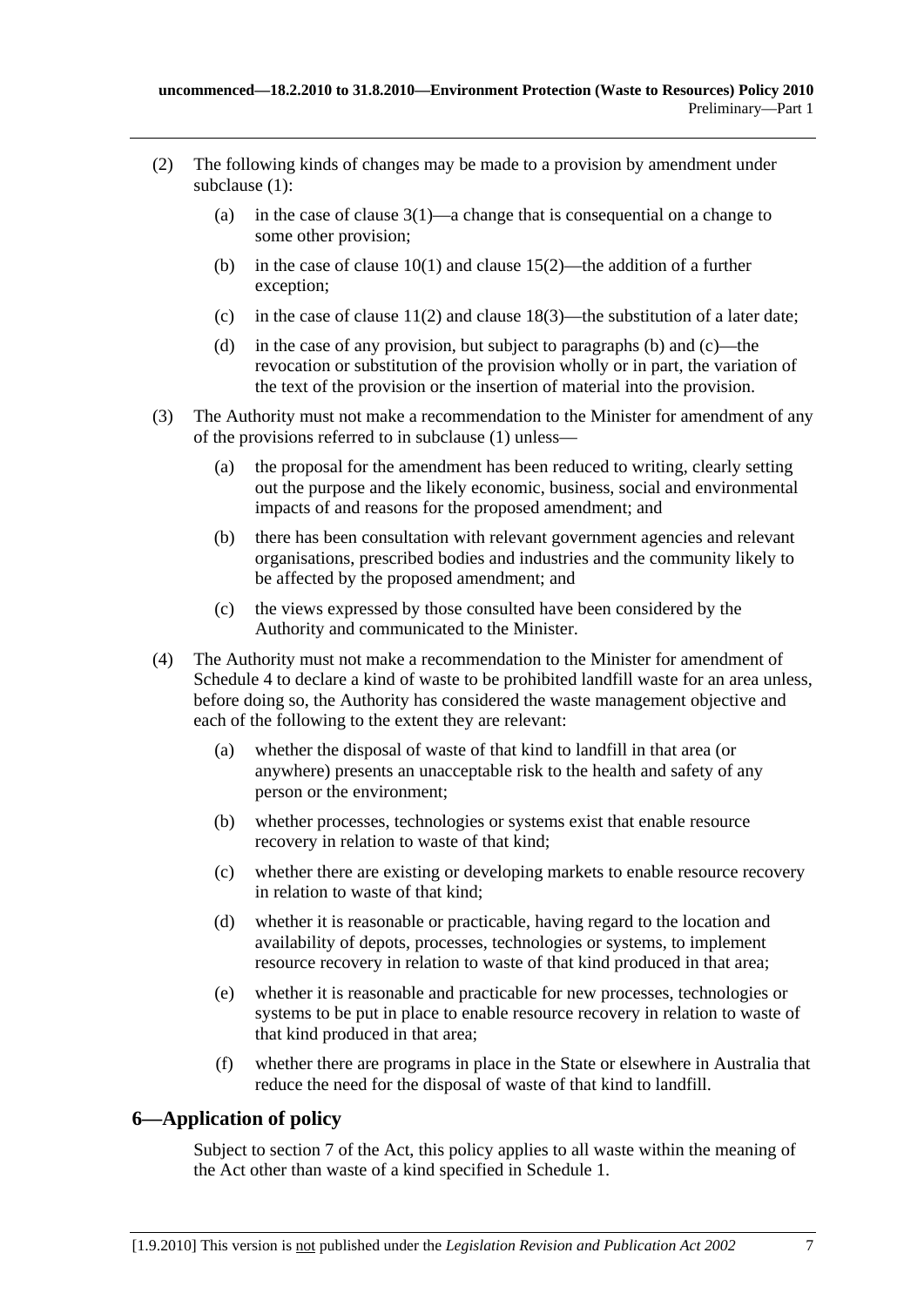## <span id="page-7-0"></span>**Part 2—Waste management objective**

#### **7—Waste management objective**

- (1) The objective of this policy (the *waste management objective*) is to achieve sustainable waste management by applying the waste management hierarchy consistently with the principles of ecologically sustainable development set out in section 10 of the Act.
- (2) In order to meet the waste management objective, waste management in this State should also—
	- (a) promote best practice and accountable waste management, taking into account regional differences within the State; and
	- (b) include effective recording, monitoring and reporting systems with respect to waste transport, resource recovery and waste disposal; and
	- (c) promote environmental responsibility and involvement in waste avoidance, waste minimisation and waste management within the community.

#### **8—Waste management objective and administration of policy**

The Authority and other administering agencies must take the waste management objective into account in the administration of this policy.

#### **9—Waste management objective and determinations by Authority under Part 6 of Act**

The Authority must take the waste management objective into account—

- (a) in determining matters required to be determined by the Authority under Part 6 of the Act in relation to environmental authorisations or applications for environmental authorisations;
- (b) in determining matters required to be determined by the Authority under Part 6 of the Act in relation to applications for development authorisations referred to the Authority under the *Development Act 1993*.

## **Part 3—General waste management obligations**

#### **Division 1—Unlawful disposal of waste**

#### **10—Unlawful disposal of waste**

- (1) A person must not dispose of waste except—
	- (a) at an appropriate licensed or approved depot; or
	- (b) by—
		- (i) depositing it in a receptacle provided by a council for collection by a kerbside waste collection service; or
		- (ii) placing it for collection as a part of a kerbside waste collection service provided by a council,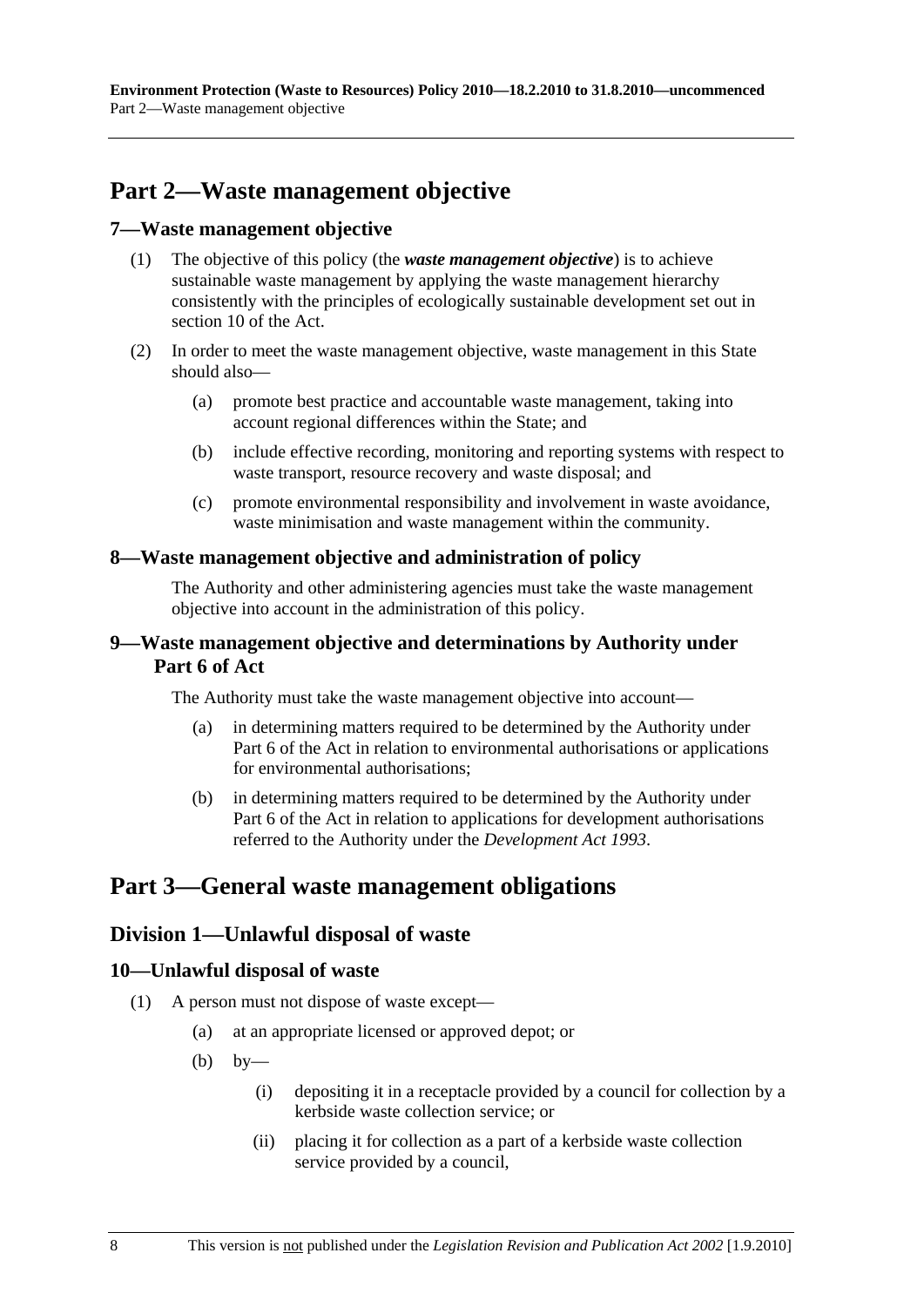where it is the council's policy that waste of that kind may be disposed of by means of that service;

- (c) by depositing it in a safe and secure receptacle for transport, or collection and transport, to an appropriate licensed or approved depot; or
- (d) by incineration if that process is authorised at law; or
- (e) as required or authorised under an environmental authorisation or as otherwise required or authorised by the Authority; or
- (f) subject to subclause (3), to land owned or occupied by the person, or to land with the permission of the owner or occupier of the land (recognising that nothing in this provision can affect environmental, licensing or other requirements under the Act).

Mandatory provision:

- (a) Category A offence if the waste—
	- (i) is listed waste; or
	- (ii) is disposed of to land where the total costs and expenses that would reasonably be incurred to clean up the waste and transport it to and dispose of it at an appropriate licensed or approved depot would exceed \$50 000; or
	- (iii) is disposed of in a quantity, or total quantity, exceeding 20 kilograms; or
	- (iv) is disposed of in a manner referred to in subclause (3);
- (b) in any other case—Category B offence.
- (2) In order to facilitate the proper management of waste that is to be collected under subclause (1)(b), a metropolitan council must provide a weekly general kerbside waste collection service (other than for recyclable waste or vegetative matter) in respect of residential premises within its area.
- (3) Subclause (1)(f) does not apply if the waste is disposed of—
	- (a) in a manner that results in environmental harm affecting water occurring naturally above or under the ground or water introduced to an aquifer or other area under the ground; or
	- (b) in a manner that results in site contamination or an environmental nuisance; or
	- (c) in a sinkhole located in a karst environment; or
	- (d) in a manner that causes or has the potential to cause unstable geotechnical conditions (including landslides, soil erosion or substantial movement of the waste); or
	- (e) in a manner that causes or has the potential to cause an infestation of vermin, rodents or other pests; or
	- (f) in a manner that is or may be a potential fire hazard.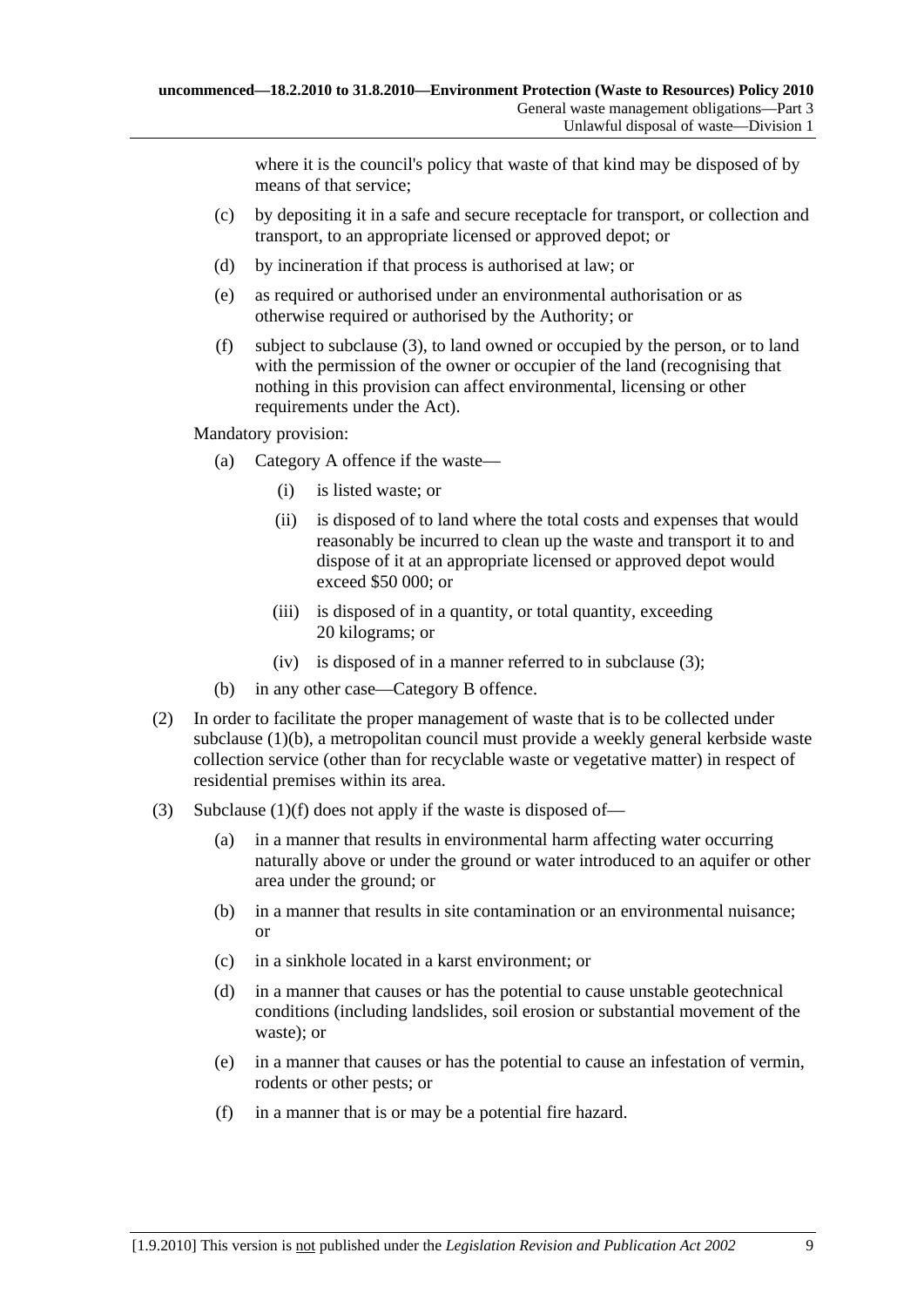<span id="page-9-0"></span> (4) An owner or occupier of land must not permit another to dispose of waste to the land in a manner referred to in subclause (3).

Mandatory provision: Category A offence.

 (5) The result of disposing of waste in contravention of this clause is declared to be environmental harm for the purposes of section 5(1)(b) of the Act.

## **Division 2—Waste to be treated prior to disposal to landfill**

#### **11—Waste to be treated prior to disposal to landfill**

- (1) This clause applies to waste produced in an area specified in Schedule 2 other than waste excluded from the application of this clause by Schedule 3.
- (2) This clause will not apply until the second anniversary of the day fixed by the Governor for this policy to come into operation.
- (3) A person must not dispose of waste to which this clause applies at a landfill depot unless the waste results from, or has been subject to, resource recovery processes carried out—
	- (a) at an appropriate licensed material recovery facility or composting depot; or
	- (b) at some other facility that has been approved by the Authority for the purposes of this clause; or
	- (c) in accordance with the waste management hierarchy and to the extent reasonably achievable.

Mandatory provision: Category B offence.

- (4) The operator of a landfill depot must not receive waste to which this clause applies for disposal at the depot unless the waste results from, or has been subject to, resource recovery processes carried out—
	- (a) at an appropriate licensed material recovery facility or composting depot; or
	- (b) at some other facility that has been approved by the Authority for the purposes of this clause; or
	- (c) in accordance with the waste management hierarchy and to the extent reasonably achievable.

Mandatory provision: Category B offence.

- (5) For the purposes of this clause, waste received at a landfill depot will be taken to result from, or have been subject to, resource recovery processes if it has been received from—
	- (a) an appropriate licensed material recovery facility or composting depot; or
	- (b) some other facility that has been approved by the Authority for the purposes of this clause.
- (6) The Authority may—
	- (a) grant an approval to a facility for the purposes of subclauses  $(3)$ ,  $(4)$  and  $(5)$ subject to such conditions as the Authority thinks fit (and the Authority may vary those conditions from time to time);
	- (b) revoke such an approval on such grounds as the Authority thinks fit.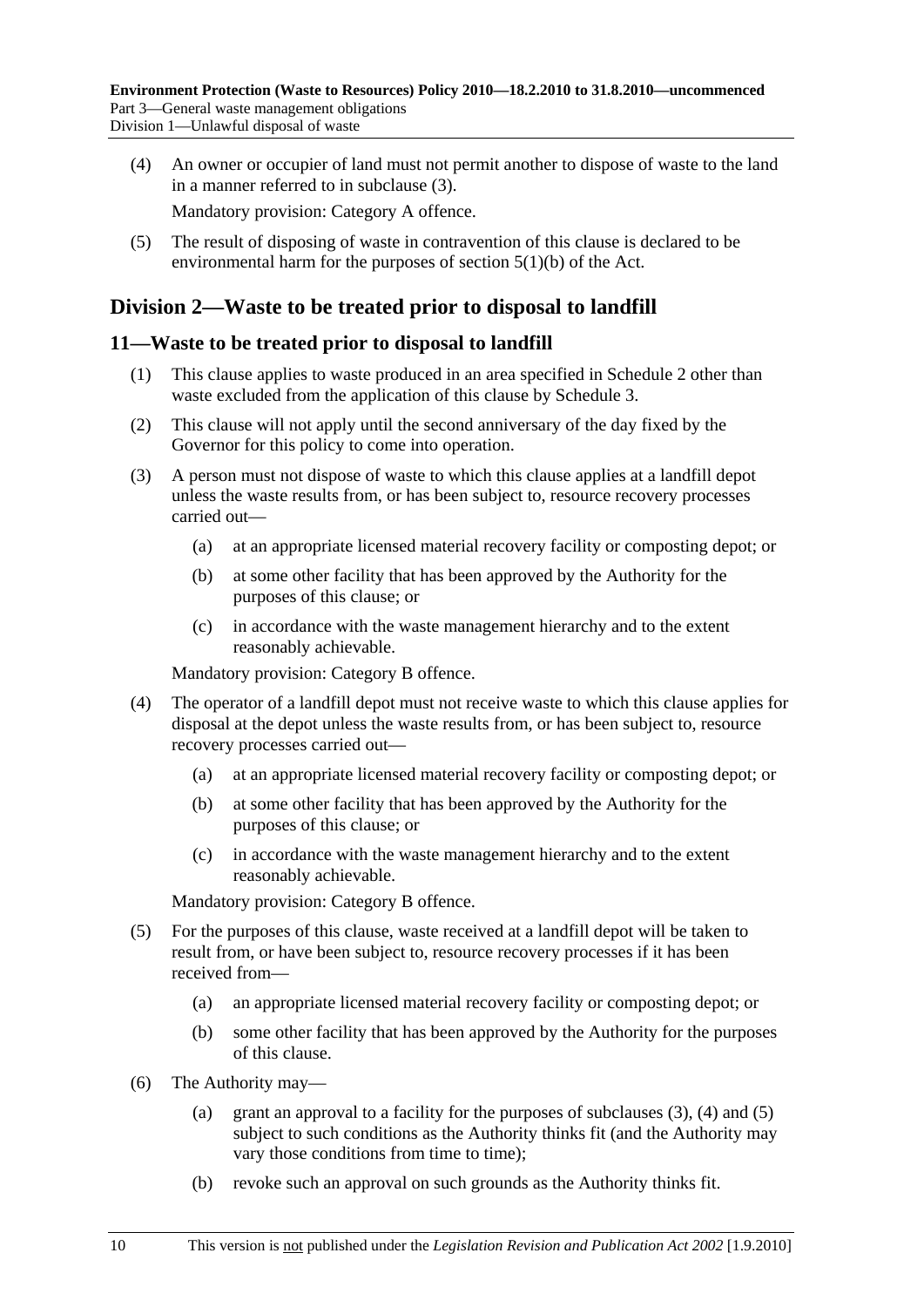- <span id="page-10-0"></span> (7) The conditions of an approval may be varied by the addition, substitution or deletion of 1 or more conditions.
- (8) In this clause—

*resource recovery processes* means processes carried out for resource recovery, which may include a determination, following examination of waste, that the waste need not be subject to treatment, or further treatment, for resource recovery so long as any such determination is made in accordance with—

- (a) any licence conditions that are expressed to apply for the purposes of this clause; or
- (b) any conditions that apply under subclause (6); or
- (c) any guidelines published from time to time by the Authority for the purposes of this clause.

## **Division 3—Disposal of prohibited landfill waste**

#### **12—Disposal of prohibited landfill waste**

 (1) A person must not dispose of waste at a landfill depot if the waste was produced in an area for which the waste is prohibited landfill waste.

Mandatory provision: Category B offence.

 (2) A person must not dispose of waste in an area for which the waste is prohibited landfill waste by depositing it in a receptacle for collection or transport for disposal at a landfill depot.

Mandatory provision: Category B offence.

- (3) The operator of a landfill depot must not receive waste for disposal at the depot if—
	- (a) the waste was produced in an area for which the waste is prohibited landfill waste; or
	- (b) the depot is situated in an area for which the waste is prohibited landfill waste.

Mandatory provision: Category B offence.

- (4) This clause does not apply to the disposal or receipt of waste at a landfill depot if—
	- (a) a determination has been made, following examination of the waste, that the waste need not be subject to treatment, or further treatment, for the removal of material that is prohibited landfill waste; and
	- (b) the determination has been made—
		- (i) at an appropriate licensed material recovery facility or composting depot in accordance with any licence conditions that are expressed to apply for the purposes of this clause; or
		- (ii) at some other facility that has been approved by the Authority for the purposes of this clause in accordance with any conditions that apply under this clause; or
		- (iii) in accordance with any guidelines published from time to time by the Authority for the purposes of this clause.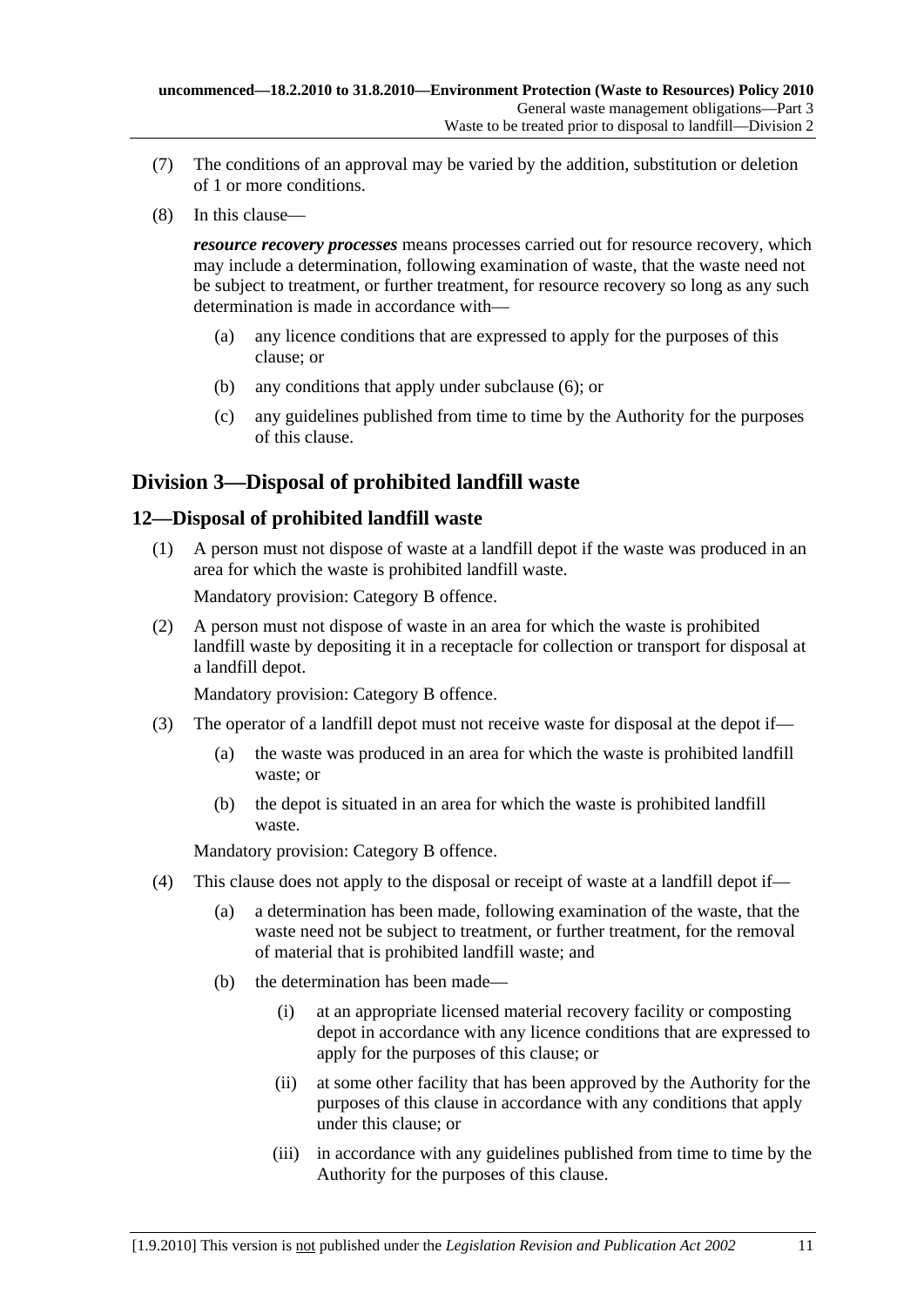- <span id="page-11-0"></span> (5) For the purposes of subclause (3), prohibited landfill waste received at a landfill depot will be taken to have been the subject of a determination referred to in subclause (4) if it has been received from—
	- (a) an appropriate licensed material recovery facility or composting depot; or
	- (b) some other facility that has been approved by the Authority for the purposes of this clause.
- (6) The Authority may—
	- (a) grant an approval to a facility for the purposes of subclauses (4) and (5) subject to such conditions as the Authority thinks fit (and the Authority may vary those conditions from time to time);
	- (b) revoke such an approval on such grounds as the Authority thinks fit.
- (7) The conditions of an approval may be varied by the addition, substitution or deletion of 1 or more conditions.

#### **13—Exemptions under Part 6 of Act**

Section 39(1) of the Act does not apply to an application for an exemption from clause 12.

## **Division 4—General waste transport**

#### **14—General waste transport**

A person who transports waste on or in a vehicle must—

- (a) take all reasonable and practicable steps to cover, contain or secure the waste to ensure that it remains on or in the vehicle throughout the course of transportation; and
- (b) ensure that the vehicle being used to transport the waste is designed and sufficiently well maintained so as to prevent the spillage or leakage of the waste; and
- (c) take all reasonable and practicable steps to prevent spillage or leakage of the waste during loading and unloading of the waste; and
- (d) not cause any danger or potential danger by transporting volatile waste in the passenger compartment or transporting incompatible kinds of waste in the same container, or in close proximity in or on the vehicle; and
- (e) if a waste transporter, have on the vehicle an emergency spill kit of a kind suitable for waste of the kind being transported; and
- (f) comply with all reasonable directions of the operator of a licensed depot at which the waste is received; and
- (g) comply with the provisions of the *Australian Code for the Transport of Dangerous Goods by Road and Rail*, Seventh Edition published by the National Transport Commission, as amended from time to time.

Mandatory provision: Category D offence.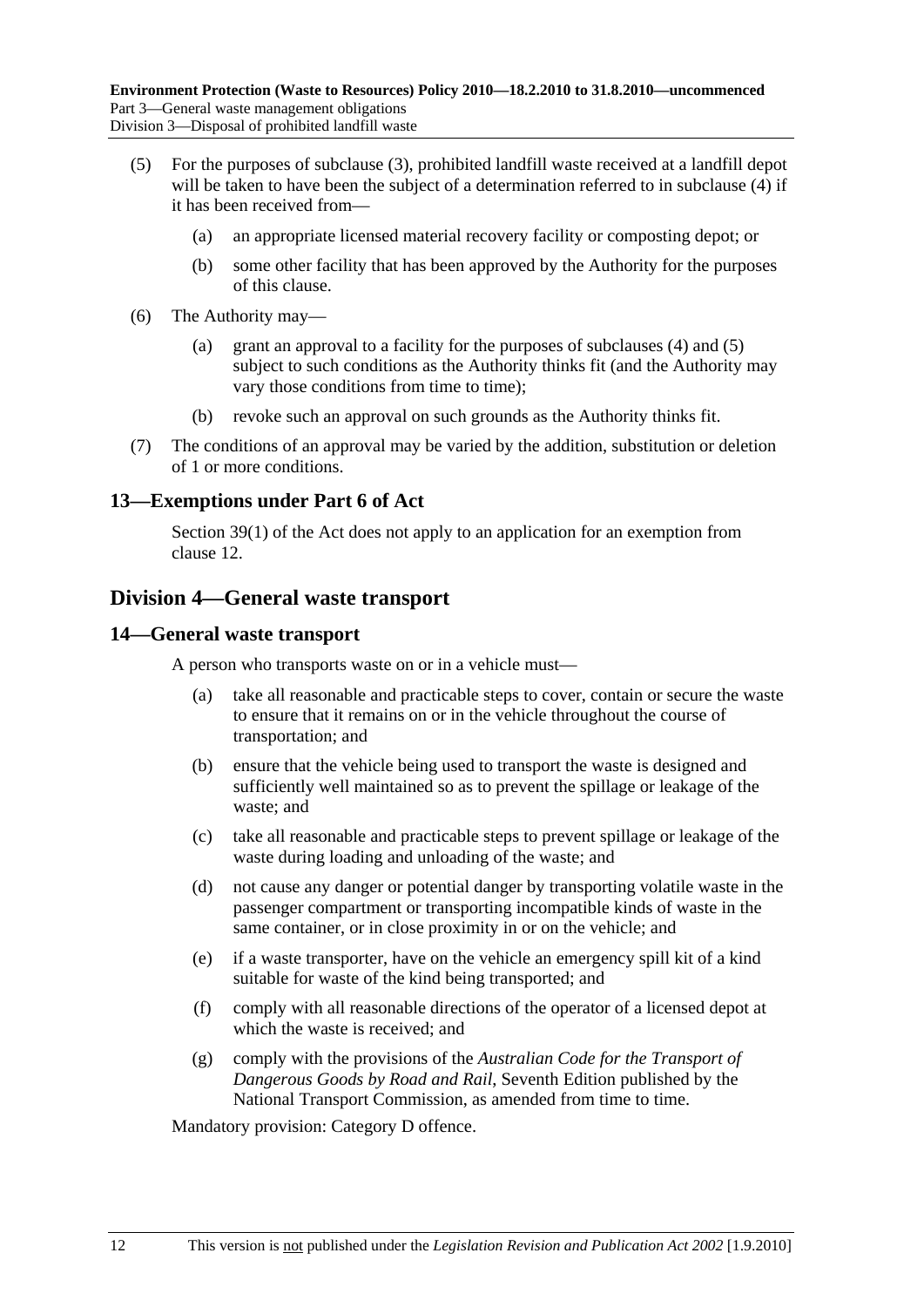## <span id="page-12-0"></span>**Part 4—Additional obligations relating to particular activities and wastes**

## **Division 1—Management of unlicensed activities involving listed wastes**

### **15—Management of unlicensed activities involving listed wastes**

- (1) Subject to subclause (2), a person who is not required to hold a licence in respect of an activity that produces, or involves the storage, handling, treatment or disposal of, listed waste must, if the person engages in that activity—
	- (a) ensure that if the listed waste is removed by a waste transporter, the transporter is a licensed waste transporter authorised to transport waste of that kind; and
	- (b) in disposing of the listed waste, take reasonable steps to ensure that the waste is transported to an appropriate licensed or approved depot.

Mandatory provision: Category B offence.

- (2) Subclause (1) does not apply—
	- (a) to the disposal of waste if the waste is
		- deposited in a receptacle provided by a council for collection by a kerbside waste collection service; or
		- (ii) placed for collection as a part of a kerbside waste collection service provided by a council,

and it is the council's policy that waste of that kind may be disposed of by means of that service; or

(b) in respect of medical waste produced in the course of a prescribed activity.

## **Division 2—Medical waste**

#### **16—Collection and transport of medical waste**

- (1) Medical waste produced in the course of a prescribed activity must, as soon as is reasonably practicable after its production, be placed in a prescribed container and—
	- (a) collected for disposal by—
		- (i) a licensed waste transporter authorised to collect and transport medical waste; or
		- (ii) a council; or
	- (b) transported by a person employed or engaged in the business producing the waste directly to—
		- (i) a licensed depot at which medical waste may be received pursuant to the licence; or
		- (ii) a hospital.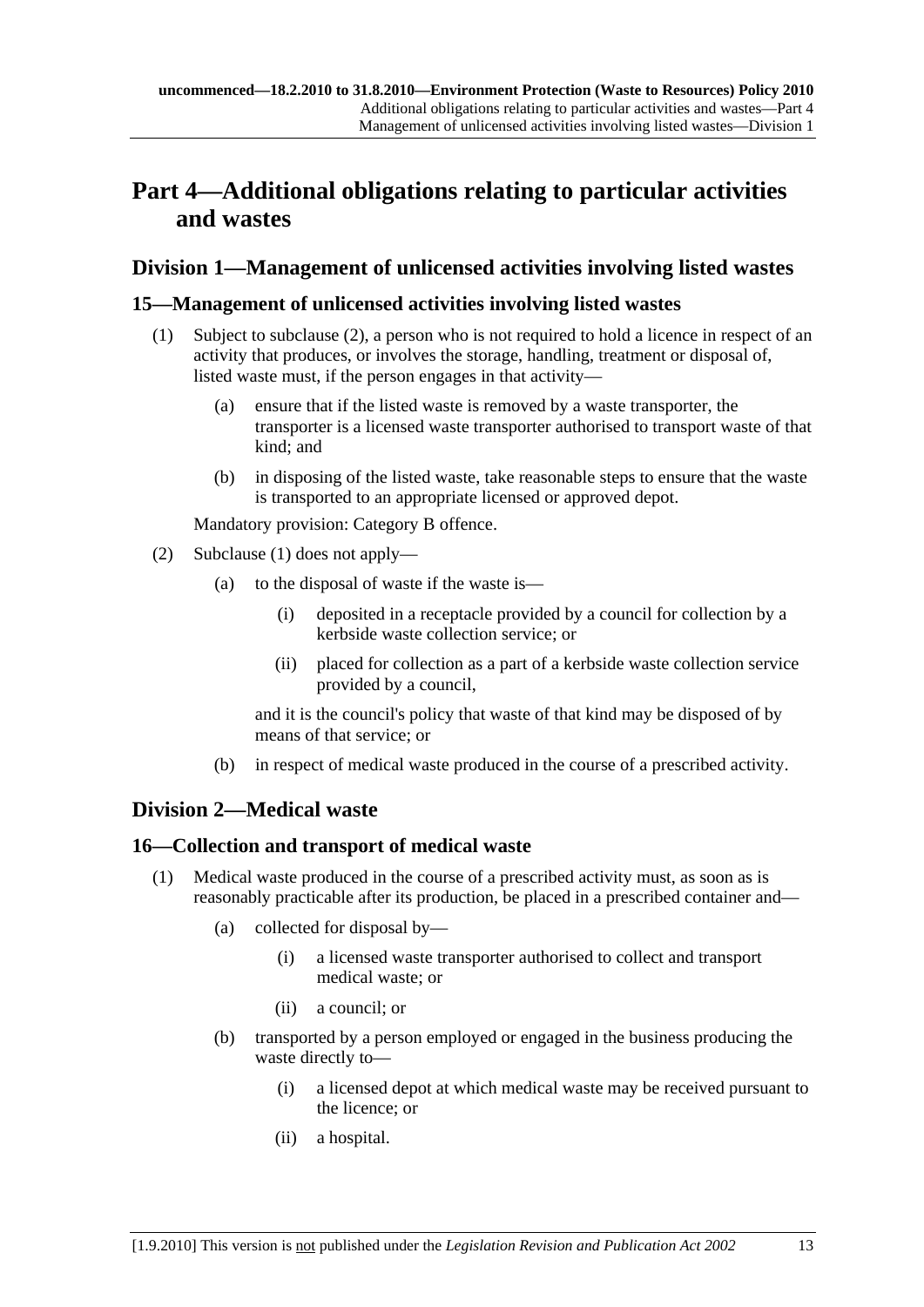<span id="page-13-0"></span> (2) A person who carries on a business involving a prescribed activity must ensure that medical waste produced in the course of the business is placed in a prescribed container and collected or transported in accordance with subclause (1). Mandatory provision: Category B offence.

#### **17—Duties of councils, hospitals and pharmacies in relation to medical waste**

- (1) This clause applies to—
	- (a) a council or hospital that receives and stores medical waste produced in the course of a prescribed activity; and
	- (b) a pharmacy that receives and stores medical waste produced in the course of a domestic activity.
- (2) A council, hospital or pharmacy to which this clause applies must ensure that the following provisions are complied with in relation to any medical waste received by it:
	- (a) if any other waste is mixed with medical waste, the other waste is to be dealt with under this clause in the same way as is required in relation to medical waste;
	- (b) all medical waste must be stored in containers that are—
		- (i) weatherproof; and
		- (ii) shatterproof; and
		- (iii) insect and vermin proof; and
		- (iv) leak proof or, in the case of containers storing only discarded medical sharps or any other sharp articles, leak resistant;
	- (c) all containers for medical waste that are kept for further use must be thoroughly cleaned and disinfected as soon as reasonably practicable after emptying;
	- (d) all containers used for the storage or transport of medical waste must be clearly labelled as containing medical waste;
	- (e) all containers of medical waste must be stored in a secure location;
	- (f) all necessary equipment required to clean and disinfect the area in case of accidental spillage of medical waste must be readily available and accessible;
	- (g) discarded medical sharps or any other sharp articles—
		- (i) must be contained for disposal in containers that comply with the requirements of AS 4031-1992 *Non-reusable containers for the collection of sharp medical items used in health care areas*, as amended from time to time, AS 4261:1994 *Reusable containers for the collection of sharp items used in human and animal applications*, as amended from time to time, AS 4939-2001 *Non-reusable personal use containers for the collection and disposal of hypodermic needles and syringes*, as amended from time to time, or British Standard 7320:1990 *Specification for sharps containers*, as amended from time to time, as the case requires; and
		- (ii) must not be subject to compaction by a compacting device nor placed for storage or transport in a portable or mobile compactor;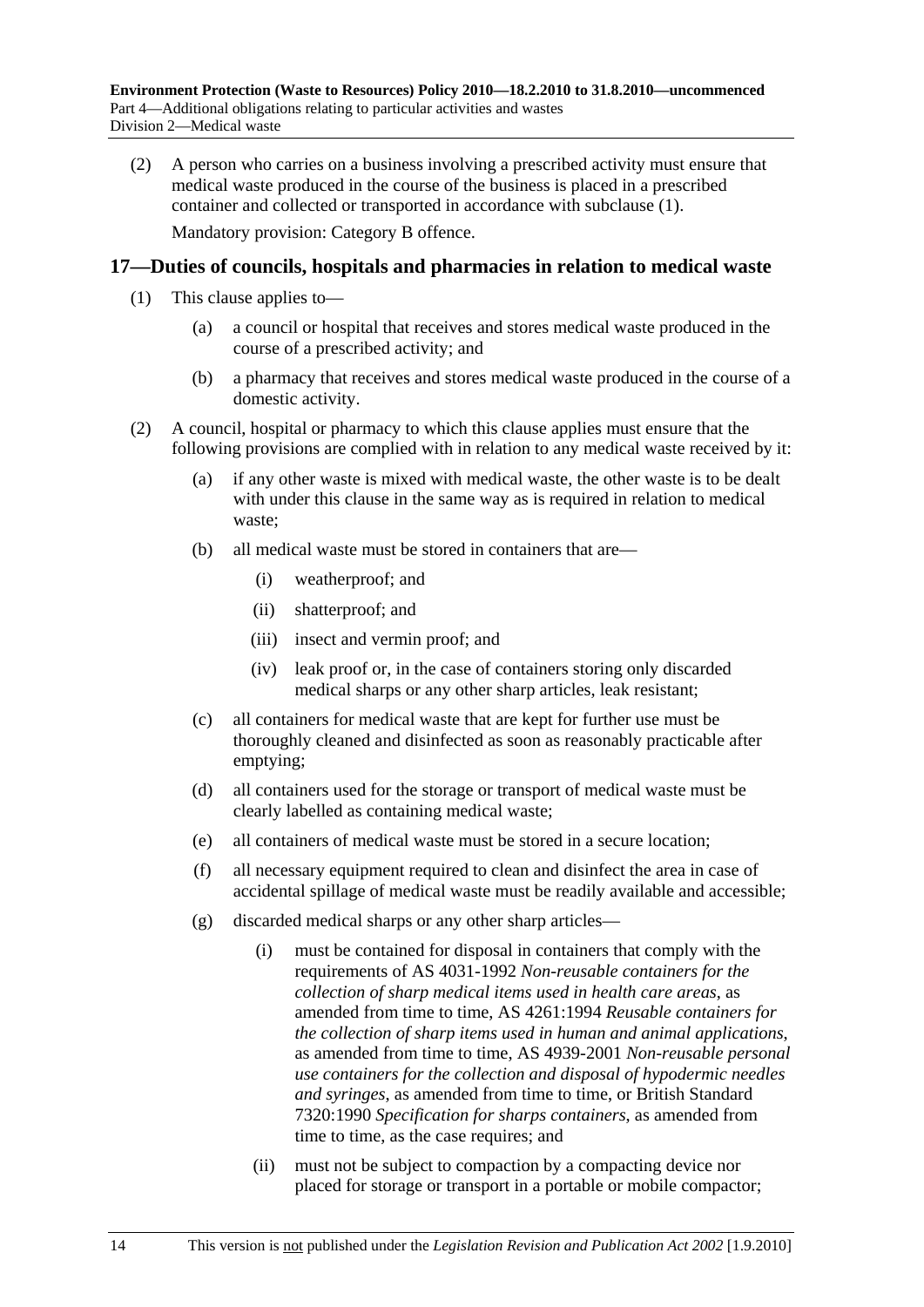- <span id="page-14-0"></span>(h) medical waste must be disposed of as soon as reasonably practicable;
- (i) all medical waste must be—
	- (i) disposed of by incineration; or
	- (ii) disposed of by such other method of treatment or disposal as is approved by the Authority and subject to such conditions as the Authority thinks fit; or
	- (iii) collected for disposal by—
		- (A) a licensed waste transporter authorised to collect and transport medical waste; or
		- (B) a council;
- (j) before the collection of medical waste for disposal, the transporter must be advised of the nature of the waste, hazards associated with the waste and any precautions that need to be taken during the collection, transport or disposal of the medical waste;
- (k) the transporter must be given such assistance as is required to ensure that loading operations are carried out in such a way as to prevent spillage of any medical waste.

Mandatory provision: Category B offence.

#### **18—Disposal of medical sharps**

- (1) A person must not dispose of medical sharps by—
	- (a) depositing medical sharps in a receptacle provided by a council for collection by a kerbside waste collection service; or
	- (b) placing medical sharps for collection as a part of a kerbside waste collection service provided by a council.

Mandatory provision: Category D offence.

(2) In this clause—

*medical sharp* includes needles, hypodermic needles, syringes with needles or other surgical instruments that have been used in a domestic situation for medical purposes.

 (3) This clause will not apply until the second anniversary of the day fixed by the Governor for this policy to come into operation.

## **Division 3—Management of other particular wastes**

### **19—Matters to be taken into account by Authority under Part 6 of Act in relation to HCBs, OCPs and PCBs**

- (1) In determining matters required to be determined by the Authority under Part 6 of the Act—
	- (a) in relation to environmental authorisations or applications for environmental authorisations; or
	- (b) in relation to applications for development authorisations referred to the Authority under the *Development Act 1993*,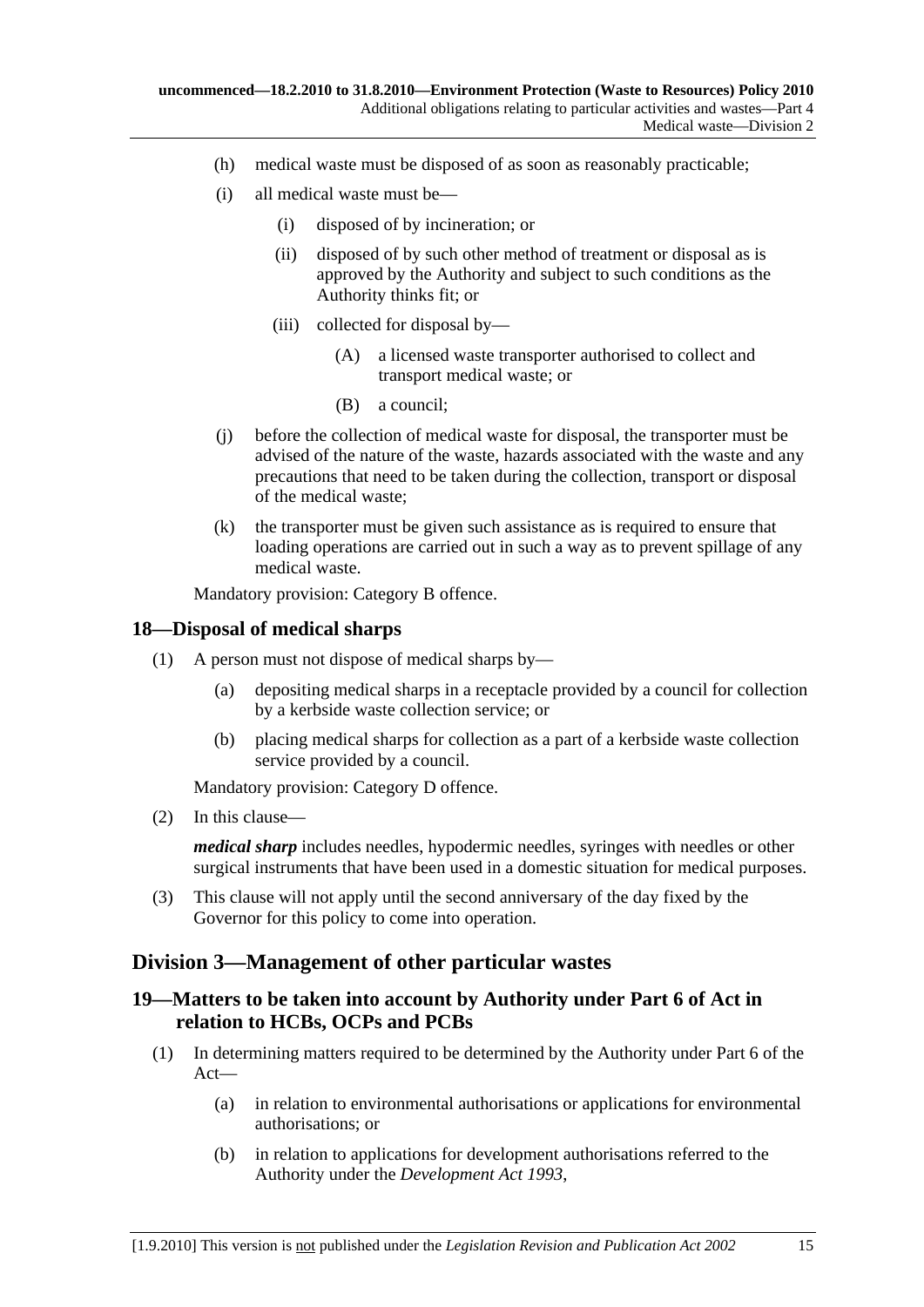<span id="page-15-0"></span>that involve the management of HCBs, the Authority must, in addition to taking into account the waste management objective, take into account the *National Strategy for the Management of Scheduled Wastes*, as amended from time to time, and the *Hexachlorobenzene Waste Management Plan* prepared under the *National Strategy for the Management of Scheduled Wastes* by ANZECC, as amended from time to time.

- (2) In determining matters required to be determined by the Authority under Part 6 of the Act—
	- (a) in relation to environmental authorisations or applications for environmental authorisations; or
	- (b) in relation to applications for development authorisations referred to the Authority under the *Development Act 1993*,

that involve the management of OCPs, the Authority must, in addition to taking into account the waste management objective, take into account the *National Strategy for the Management of Scheduled Wastes*, as amended from time to time, and the *Organochlorine Pesticides Waste Management Plan* prepared under the *National Strategy for the Management of Scheduled Wastes* by ANZECC, as amended from time to time.

- (3) In determining matters required to be determined by the Authority under Part 6 of the Act—
	- (a) in relation to environmental authorisations or applications for environmental authorisations; or
	- (b) in relation to applications for development authorisations referred to the Authority under the *Development Act 1993*,

that involve the management of PCBs, the Authority must, in addition to taking into account the waste management objective, take into account the *National Strategy for the Management of Scheduled Wastes*, as amended from time to time, and the *Polychlorinated Biphenyls Waste Management Plan* prepared under the *National Strategy for the Management of Scheduled Wastes* by ANZECC, as amended from time to time.

## **Part 5—Waste management codes of practice and general environmental duty**

#### **20—Waste management codes of practice and general environmental duty**

- (1) For the purposes of section 25(3)(b) of the Act, compliance with a prescribed code of practice by a person to whom the code applies will satisfy the general environmental duty under section 25 of the Act in relation to pollution by waste of a kind to which the code applies.
- (2) For the purposes of subclause (1), a prescribed code of practice is to be taken to include a requirement for compliance with—
	- (a) any other provision of this policy; and
	- (b) any provision of another environment protection policy or the regulations under the Act; and
	- (c) any condition of an environmental authorisation,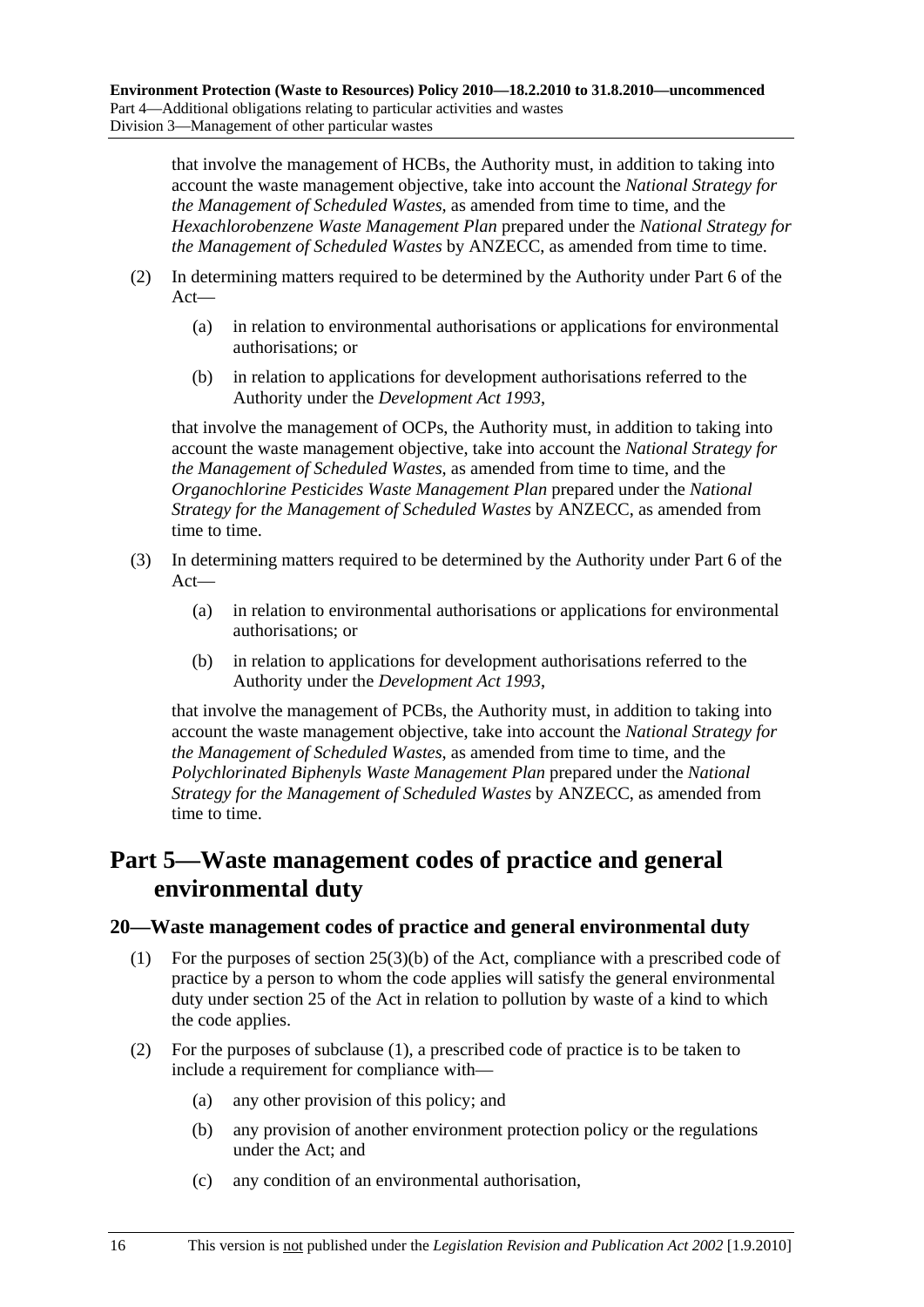<span id="page-16-0"></span>to the extent to which the provision or condition is applicable to an activity to which the prescribed code of practice applies.

(3) In this clause—

*prescribed code of practice* means a document declared to be a prescribed code of practice by Schedule 5.

## **Part 6—Design, construction and operational standards for depots**

#### **21—Matters to be taken into account by Authority in relation to landfill depots**

In determining matters required to be determined by the Authority—

- (a) under Part 6 of the Act in relation to environmental authorisations, or applications for environmental authorisations, that relate to landfill depots; or
- (b) under Part 6 of the Act in relation to applications for development authorisations referred to the Authority under the *Development Act 1993* that relate to landfill depots,

the Authority must, in addition to taking into account the waste management objective, take into account the *EPA Guidelines for Environmental Management of Landfill Facilities (Municipal Solid Waste and Commercial and Industrial General Waste*) 2007 prepared by the Authority, as amended from time to time.

### **22—Matters to be taken into account by Authority in relation to material recovery facilities and beverage container collection depots and super collectors**

In determining matters required to be determined by the Authority—

- (a) under Part 6 of the Act in relation to environmental authorisations, or applications for environmental authorisations, that relate to material recovery facilities; or
- (b) under Part 6 of the Act in relation to applications for development authorisations referred to the Authority under the *Development Act 1993* that relate to material recovery facilities; or
- (c) under section 69 of the Act in relation to applications for approvals under that section,

the Authority must, in addition to taking into account the waste management objective, take into account the *Environmental Guidelines for Resource Recovery and Waste Transfer Depots* 2001 and the *Environmental Guidelines for Collection Depots* 2000 prepared by the Authority, as amended from time to time.

### **23—Matters to be taken into account by Authority in relation to transfer stations**

In determining matters required to be determined by the Authority—

 (a) under Part 6 of the Act in relation to environmental authorisations, or applications for environmental authorisations, that relate to transfer stations; or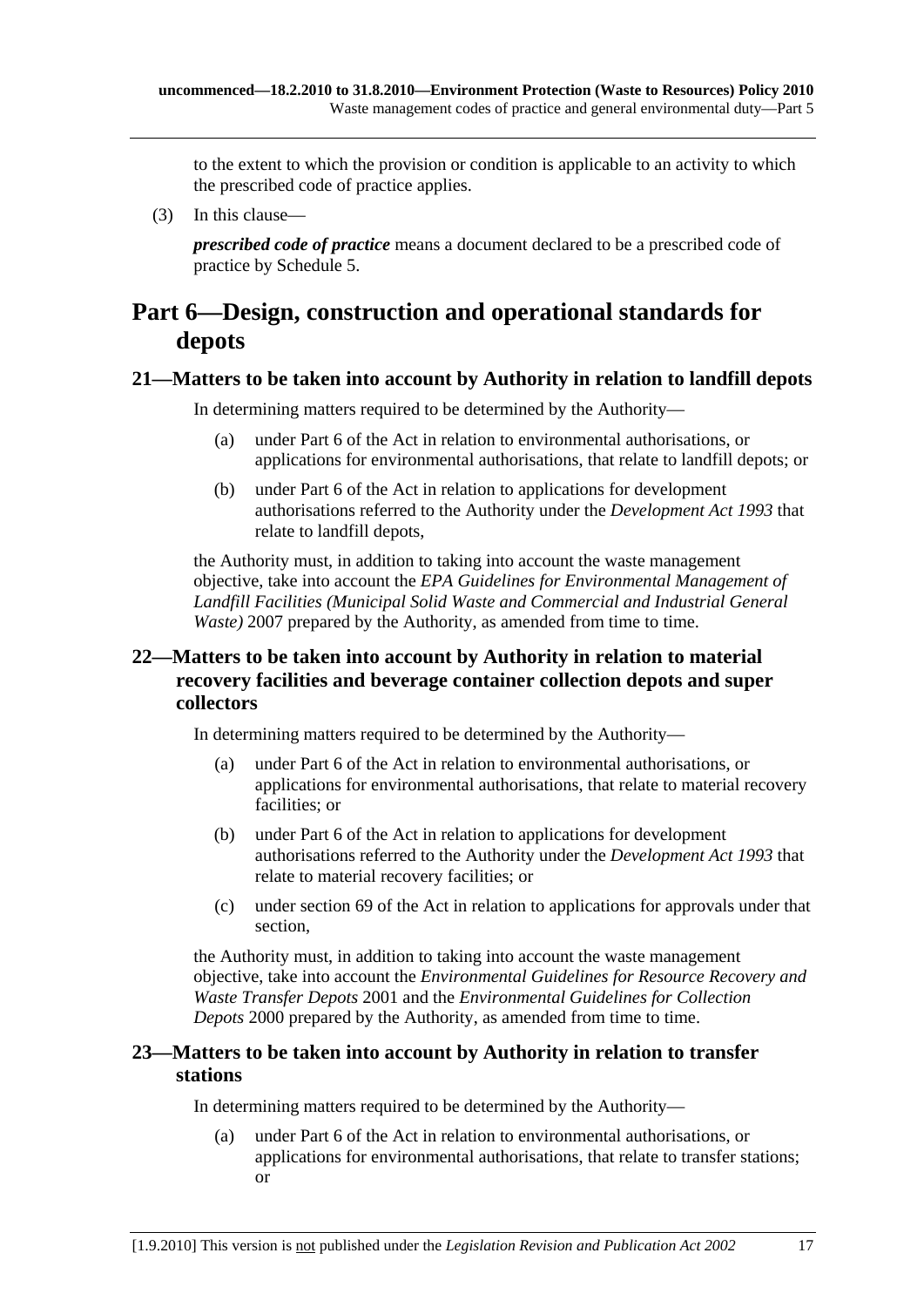<span id="page-17-0"></span> (b) under Part 6 of the Act in relation to applications for development authorisations referred to the Authority under the *Development Act 1993* that relate to transfer stations,

the Authority must, in addition to taking into account the waste management objective, take into account the *Environmental Guidelines for Resource Recovery and Waste Transfer Depots* 2001 prepared by the Authority, as amended from time to time.

## **Schedule 1—Waste to which policy does not apply**

For the purposes of clause 6, this policy does not apply to the following waste:

 (a) radioactive waste the management or disposal of which is regulated under the *Radiation Protection and Control Act 1982* or a law of the Commonwealth.

## **Schedule 2—Specified areas for clause 11**

The following areas are specified for the purposes of clause 11 (Waste to be treated prior to disposal to landfill):

(a) Metropolitan Adelaide.

## **Schedule 3—Waste excluded from application of clause 11**

Waste of the following kinds is excluded from the application of clause 11 (Waste to be treated prior to disposal to landfill):

- (a) hazardous waste;
- (b) medical waste;
- (c) quarantine waste;
- (d) wastewater;
- (e) waste collected by a council by a kerbside waste collection service where the council also provides separate kerbside waste collection services for recyclable waste and vegetative matter;
- (f) waste collected by a council through its street sweeping operations or through the emptying of rubbish bins located in public places;
- (g) waste that the operators of all licensed material recovery facilities or composting depots are not authorised under their licences to receive at the facilities or depots;
- (h) waste that is required or authorised by an environmental authorisation to be disposed of to landfill without treatment or otherwise required or authorised by the Authority to be disposed of to landfill without treatment;
- (i) for the period until the third anniversary of the day fixed by the Governor for this policy to come into operation—domestic waste transported other than by a licensed waste transporter.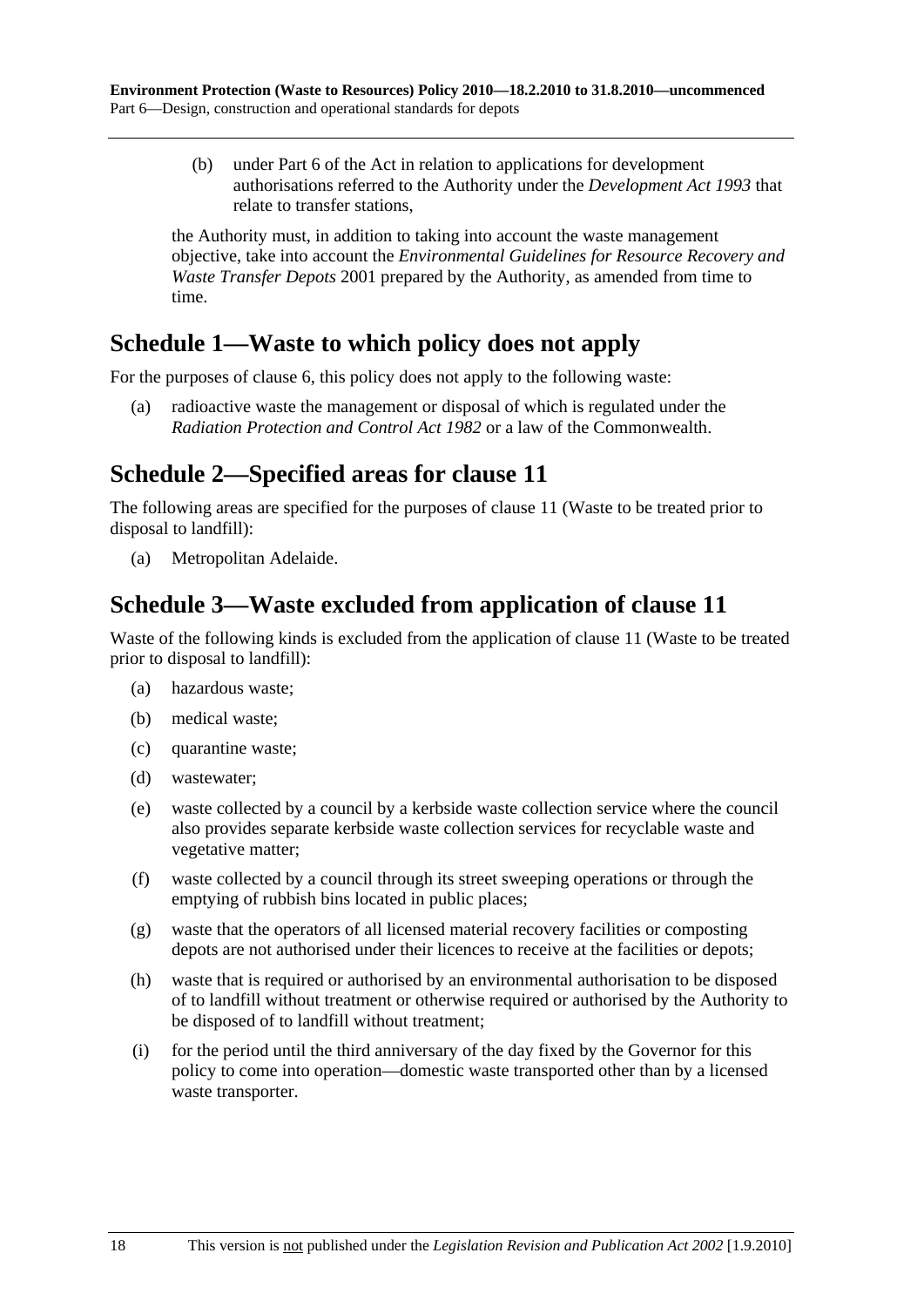## **Schedule 4—Prohibited landfill waste**

1 For the purposes of clause 12 (Disposal of prohibited landfill waste), the waste identified below is prohibited landfill waste for the specified area.

| Waste      |                                                                                                                                                                                                                                                                                                                 | Area                  |  |  |  |
|------------|-----------------------------------------------------------------------------------------------------------------------------------------------------------------------------------------------------------------------------------------------------------------------------------------------------------------|-----------------------|--|--|--|
| Risk-based |                                                                                                                                                                                                                                                                                                                 |                       |  |  |  |
| (1)        | Hazardous waste                                                                                                                                                                                                                                                                                                 | All of the State      |  |  |  |
| (2)        | Lead acid batteries                                                                                                                                                                                                                                                                                             | All of the State      |  |  |  |
| (3)        | Liquid waste                                                                                                                                                                                                                                                                                                    | All of the State      |  |  |  |
| (4)        | Medical waste                                                                                                                                                                                                                                                                                                   | All of the State      |  |  |  |
| (5)        | Oil                                                                                                                                                                                                                                                                                                             | All of the State      |  |  |  |
| (6)        | Tyres—whole tyres other than earth mover tyres and tyres that<br>have been exposed to radioactive materials through mining<br>operations                                                                                                                                                                        | All of the State      |  |  |  |
| (7)        | On and after the first anniversary of the day fixed by the Governor All of the State<br>for this policy to come into operation—vehicles                                                                                                                                                                         |                       |  |  |  |
|            | Aggregated recoverable materials                                                                                                                                                                                                                                                                                |                       |  |  |  |
| (8)        | Cardboard and paper waste aggregated for resource recovery<br>separately from other waste                                                                                                                                                                                                                       | All of the State      |  |  |  |
| (9)        | Glass packaging aggregated for resource recovery (whether alone<br>or with other recyclables)                                                                                                                                                                                                                   | All of the State      |  |  |  |
| (10)       | Metals—aluminium, copper, steel or iron or a blend or alloy of<br>any such metals aggregated for resource recovery (whether alone<br>or with other recyclables), other than metal products with<br>components of different metals that cannot be readily separated                                              | All of the State      |  |  |  |
| (11)       | PET or HDPE plastic packaging aggregated for resource recovery<br>(whether alone or with other recyclables)                                                                                                                                                                                                     | All of the State      |  |  |  |
| (12)       | Vegetative matter aggregated for resource recovery and collected<br>by a council by a kerbside waste collection service operated as a<br>separate collection service for such waste, other than such waste<br>collected from within a quarantine area declared under the Fruit<br>and Plant Protection Act 1992 | All of the State      |  |  |  |
| (13)       | On and after the first anniversary of the day fixed by the Governor All of the State<br>for this policy to come into operation-PP or LDPE plastic<br>packaging aggregated for resource recovery (whether alone or with<br>other recyclables)                                                                    |                       |  |  |  |
| (14)       | On and after the second anniversary of the day fixed by the<br>Governor for this policy to come into operation—PVC or PS<br>plastic packaging aggregated for resource recovery (whether alone<br>or with other recyclables)                                                                                     | All of the State      |  |  |  |
| Other      |                                                                                                                                                                                                                                                                                                                 |                       |  |  |  |
| (15)       | On and after the second anniversary of the day fixed by the<br>Governor for this policy to come into operation—fluorescent<br>lighting and any other lighting that contains mercury                                                                                                                             | Metropolitan Adelaide |  |  |  |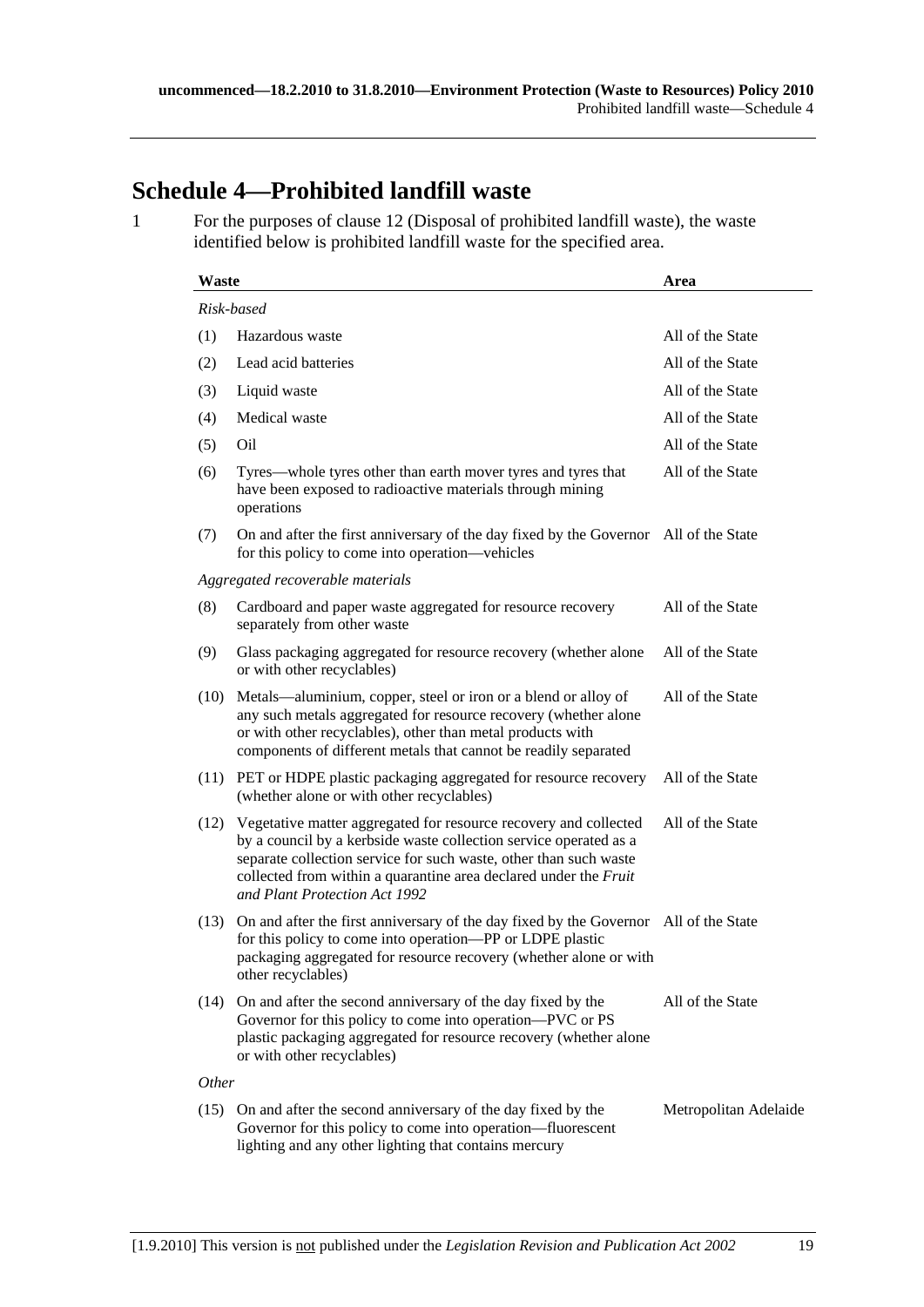| <b>Waste</b>                                                                                                                                                                                                                            |                                                                                                                                                                                                                                                                                       | Area                                                     |  |
|-----------------------------------------------------------------------------------------------------------------------------------------------------------------------------------------------------------------------------------------|---------------------------------------------------------------------------------------------------------------------------------------------------------------------------------------------------------------------------------------------------------------------------------------|----------------------------------------------------------|--|
|                                                                                                                                                                                                                                         | (16) On and after the third anniversary of the day fixed by the Governor All of the State, other<br>for this policy to come into operation—fluorescent lighting and<br>any other lighting that contains mercury                                                                       | than Metropolitan<br>Adelaide                            |  |
|                                                                                                                                                                                                                                         | (17) On and after the second anniversary of the day fixed by the<br>Governor for this policy to come into operation—computer<br>monitors and televisions, including components, subassemblies<br>and consumables that are part of the equipment when discarded                        | Metropolitan Adelaide                                    |  |
|                                                                                                                                                                                                                                         | (18) On and after the third anniversary of the day fixed by the Governor All of the State, other<br>for this policy to come into operation—computer monitors and<br>televisions, including components, subassemblies and<br>consumables that are part of the equipment when discarded | than Metropolitan<br>Adelaide                            |  |
|                                                                                                                                                                                                                                         | (19) On and after the first anniversary of the day fixed by the Governor<br>for this policy to come into operation—white goods                                                                                                                                                        | Metropolitan Adelaide                                    |  |
|                                                                                                                                                                                                                                         | (20) On and after the first anniversary of the day fixed by the Governor<br>for this policy to come into operation—white goods                                                                                                                                                        | All of the State, other<br>than Metropolitan<br>Adelaide |  |
|                                                                                                                                                                                                                                         | (21) On and after the third anniversary of the day fixed by the Governor Metropolitan Adelaide<br>for this policy to come into operation—electrical or electronic<br>equipment not referred to above                                                                                  |                                                          |  |
|                                                                                                                                                                                                                                         | (22) On and after the third anniversary of the day fixed by the Governor All of the State, other<br>for this policy to come into operation-electrical or electronic<br>equipment not referred to above                                                                                | than Metropolitan<br>Adelaide                            |  |
|                                                                                                                                                                                                                                         | (23) On and after the second anniversary of the day fixed by the<br>Governor for this policy to come into operation—whole earth<br>mover tyres                                                                                                                                        | Metropolitan Adelaide                                    |  |
|                                                                                                                                                                                                                                         | (24) On and after the second anniversary of the day fixed by the<br>Governor for this policy to come into operation—whole earth<br>mover tyres                                                                                                                                        | All of the State, other<br>than Metropolitan<br>Adelaide |  |
| A reference in an item under clause 1 of this Schedule to waste that has been<br>aggregated is a reference to such waste that has been aggregated at any time or at any<br>stage in any process associated with dealing with the waste. |                                                                                                                                                                                                                                                                                       |                                                          |  |
| 3(1)<br>The Authority may—                                                                                                                                                                                                              |                                                                                                                                                                                                                                                                                       |                                                          |  |
| (a)                                                                                                                                                                                                                                     | by notice in the Gazette, suspend the operation of an item under clause 1 of                                                                                                                                                                                                          |                                                          |  |

- this Schedule (including an item that is expressed to come into operation on a particular anniversary of the commencement of this policy) until a day to be fixed by further notice in the Gazette (being a day, if the Authority so declares, that is not before the expiration of a period specified by the Authority in relation to the particular item);
- (b) in relation to any item the operation of which is suspended under paragraph (a), by notice in the Gazette (after taking into account any declaration under that paragraph), fix a day on which the item will come into operation (and thus have effect for the purposes of this policy).
- (2) Subclause (1) does not limit the operation of clause 5 of Part 1 of the policy.
- 4 In this Schedule—

*HDPE* means High Density Polyethylene (No. 2 Plastics Identification Code marking);

 $3(1)$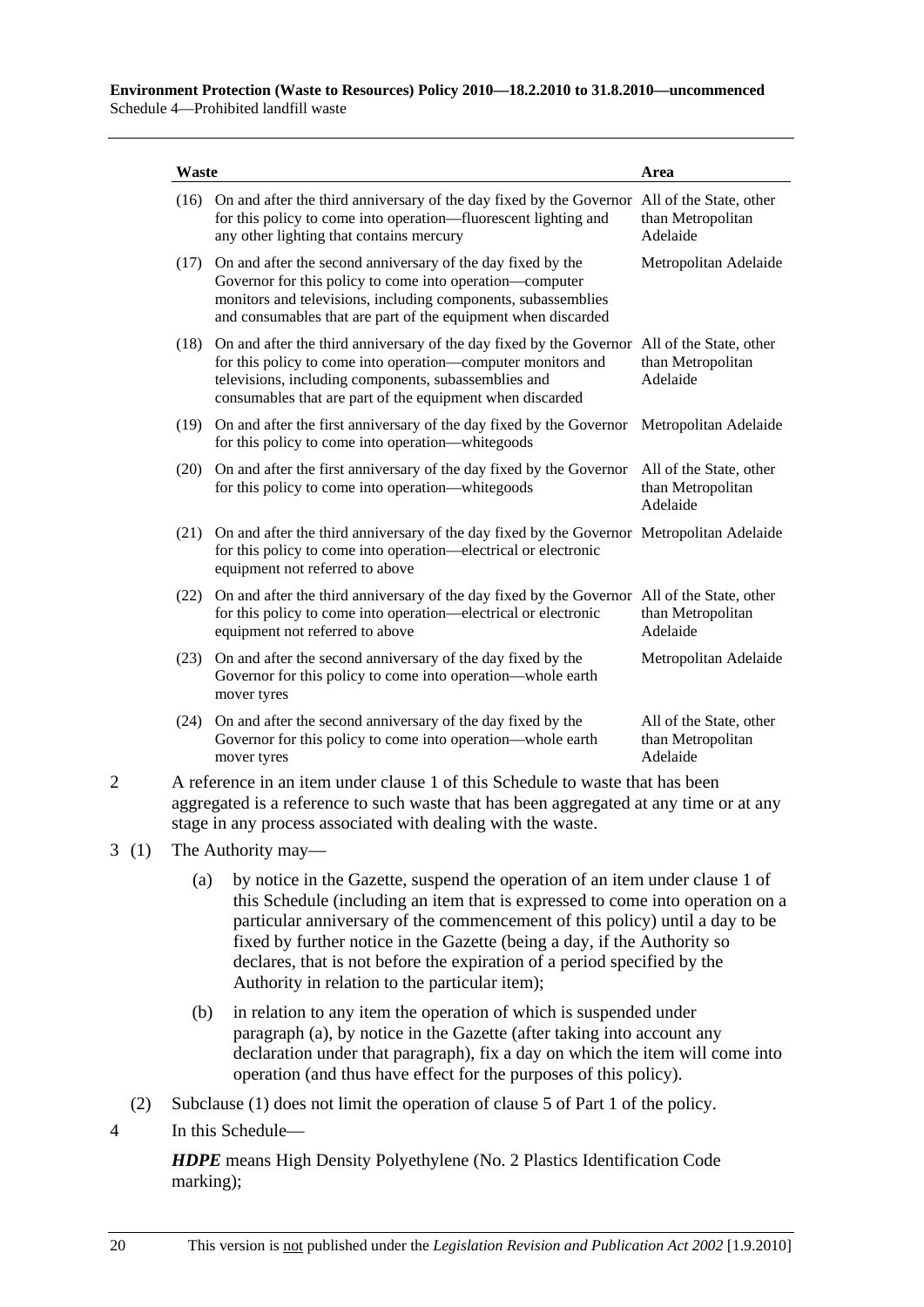*LDPE* means Low Density Polyethylene (No. 4 Plastics Identification Code marking);

*PET* means Polyethylene Terephthalate (No. 1 Plastics Identification Code marking);

*PP* means Polypropylene (No. 5 Plastics Identification Code marking);

*PS* means Polystyrene (No. 4 Plastics Identification Code marking);

*PVC* means Polyvinyl Chloride (No. 3 Plastics Identification Code marking).

## **Schedule 5—Waste management codes of practice and general environmental duty**

For the purposes of clause 20, the following are prescribed codes of practice:

 (a) the *Industry Code of Practice for the Management of Clinical and Related Wastes, 5th edition, 2007* prepared by the Australian and New Zealand Clinical Waste Management Industry Group, as amended from time to time.

## **Schedule 6—Revocation of** *Environment Protection (Waste Management) Policy 1994*

The *Environment Protection (Waste Management) Policy 1994* is revoked.